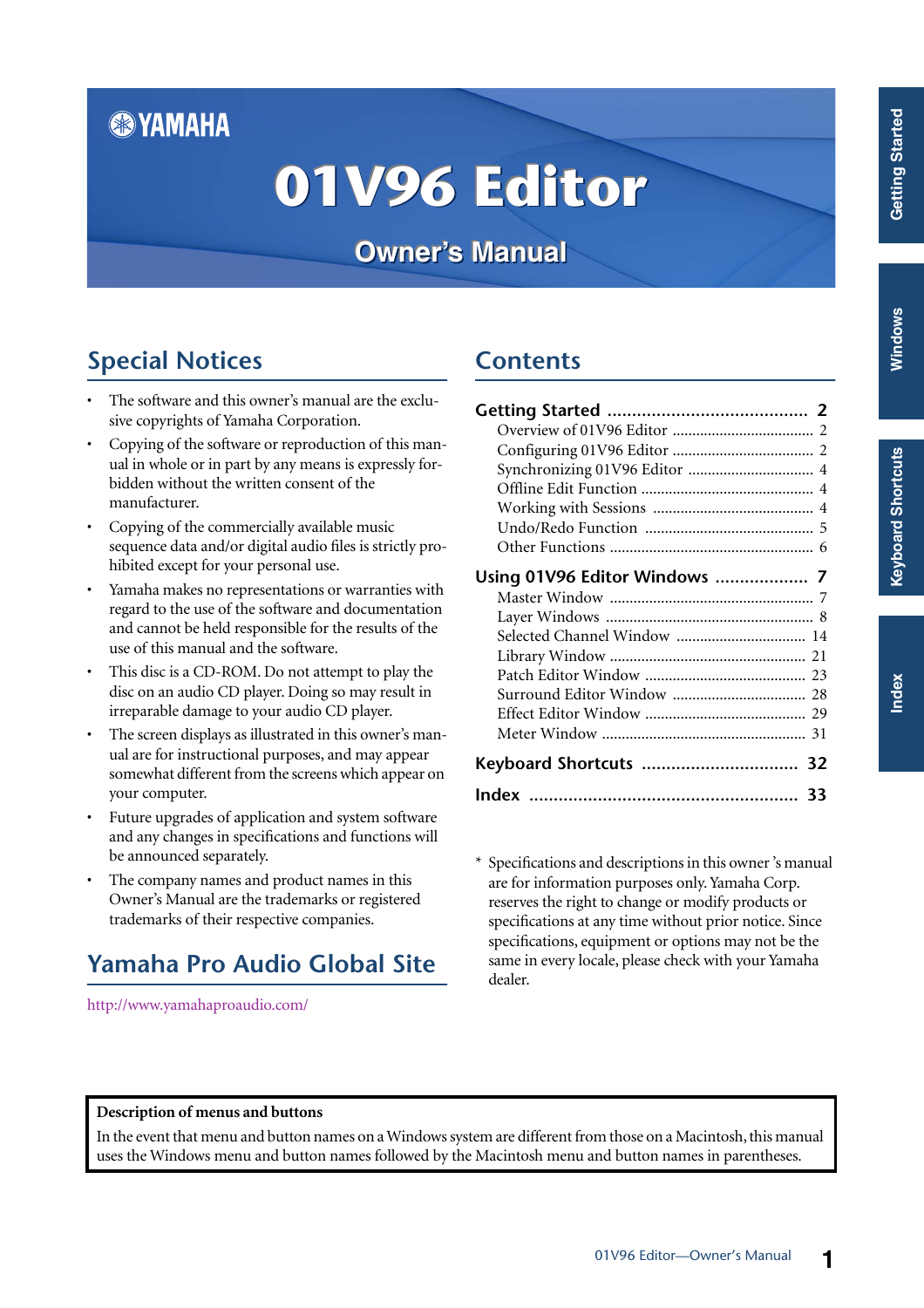# <span id="page-1-3"></span><span id="page-1-0"></span>**Getting Started**

# <span id="page-1-1"></span>**Overview of 01V96 Editor**

01V96 Editor enables you to remotely control the Yamaha 01V96 mixing console and to save the parameter settings on your computer. To use 01V96 Editor, you must first perform the following operations:

- **1 Start and configure Studio Manager.**
- **2 Start and configure 01V96 Editor.**
- **3 Synchronize 01V96 Editor with your 01V96 console (see [page 4\)](#page-3-0).**

For more information on using Studio Manager, refer to the Studio Manager Owner's Manual.

# <span id="page-1-4"></span><span id="page-1-2"></span>**Configuring 01V96 Editor**

You must configure the following settings for each open Editor.

#### *Note:*

*• Specify MIDI ports in the Setup window of Studio Manager before making the following settings. • To open each Editor, double-click the icon of the console or device you want to edit.*

#### <span id="page-1-7"></span>❏ **System Setup**

To open the System Setup window, choose [System Setup] from the [File] menu. Be sure to specify the Input port and Output port.

| System Setup                                                                    |              |              |                   |                                                                |                                                                   |                            |   |
|---------------------------------------------------------------------------------|--------------|--------------|-------------------|----------------------------------------------------------------|-------------------------------------------------------------------|----------------------------|---|
| Input port<br>Output port                                                       |              |              | YAMAHA USB IN 0-1 | YAMAHA USB OUT 0-1                                             |                                                                   |                            | v |
| Console Device ID<br>$\odot$ 1<br>$\Omega$                                      | $\bigcirc$ 3 | $\bigcirc$ 4 | $\bigcirc$ 5      | $\bigcirc$ 6                                                   | $\bigcirc$ 7                                                      | $\bigcirc$ 8               |   |
| <b>Channel Select</b><br>$\boxed{\vee}$ PC -> Console<br>$\nabla$ Console -> PC |              |              |                   |                                                                | Confirmation<br>□ Store Confirmation<br><b>Patch Confirmation</b> | <b>Recall Confirmation</b> |   |
| Layer Select<br>$\boxed{\vee}$ PC -> Console<br><b>V</b> Console -> PC<br>Help  |              |              |                   | $\nabla$ Enable<br><b>Level Meter</b><br><b>▽</b> Enable<br>OΚ | Window Control From Console                                       | Cancel                     |   |

<span id="page-1-6"></span>**Input port/Output port:** From the ports you specified in Studio Manager, select the ports that the editor will use to communicate with the 01V96 console.

<span id="page-1-5"></span>**Console Device ID:** 01V96 Editor can control any one of up to eight 01V96 consoles, each with its own exclusive ID. Select the ID of the console you want to control.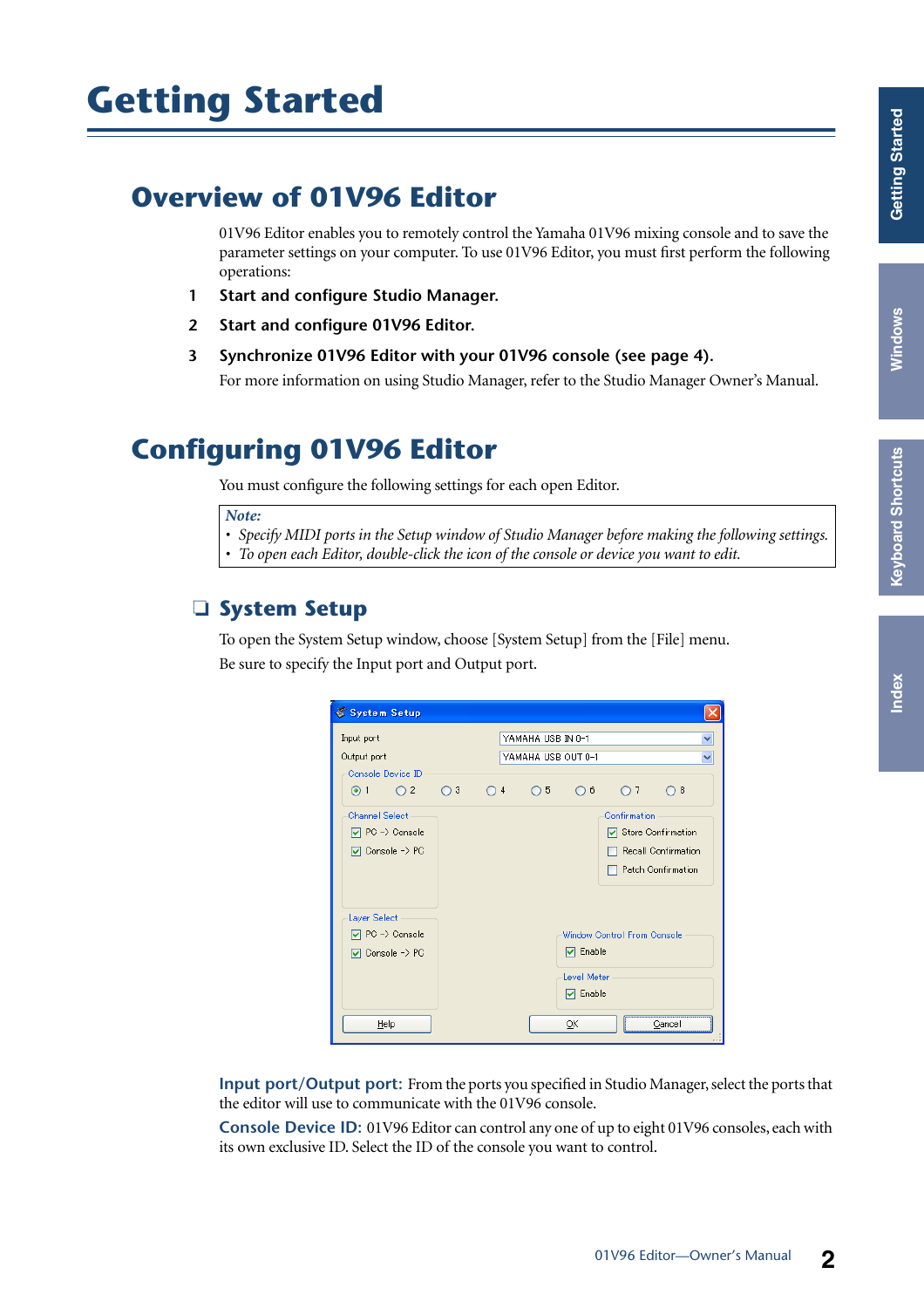<span id="page-2-8"></span><span id="page-2-4"></span><span id="page-2-2"></span>**Channel Select:** These options determine whether or not channel selection is linked. When the PC->Console option is on, selecting a channel in 01V96 Editor selects the same channel on the console. When the Console->PC option is on, selecting a channel on the console selects the same channel in 01V96 Editor.

<span id="page-2-3"></span>**Confirmation:** These options determine whether or not a confirmation dialog box appears when storing, recalling, or patching.

<span id="page-2-6"></span>**Layer Select:** These options determine whether or not Layer selection is linked. When the PC->Console option is on, selecting a Layer in 01V96 Editor selects the same Layer on the console. When the Console->PC option is on, selecting a Layer on the console selects the same Layer in 01V96 Editor.

<span id="page-2-9"></span>**Window Control from Console:** This option determines whether or not using the USER DEFINED KEYS on the console enables you to remotely open and close the 01V96 Editor windows.

<span id="page-2-7"></span>**Level Meter:** This option determines whether or not the level meters in 01V96 Editor are enabled.

#### <span id="page-2-5"></span><span id="page-2-0"></span>❏ **Console Setup**

To open the Console Setup window, choose [Console Setup] from the [File] menu.

| Console Setup                                                                      |        |                |                  |  |
|------------------------------------------------------------------------------------|--------|----------------|------------------|--|
| Surround Mode:                                                                     |        |                |                  |  |
| ⊙ Stereo                                                                           | $O3-1$ | $\bigcirc$ 5.1 | $\bigcirc$ 6.1   |  |
| Pair Mode (1-32)                                                                   |        |                |                  |  |
| Horizontal                                                                         |        | Vertical       |                  |  |
|                                                                                    |        |                |                  |  |
| Channel Copy Parameter                                                             |        |                |                  |  |
| $\Box$ ALL: $\Box$ Fader $\Box$ ON $\Box$ PAN $\Box$ SURR $\Box$ AUX $\Box$ AUX ON |        |                | $\Box$ EQ        |  |
|                                                                                    |        |                | <br>ОК<br>Cancel |  |

**Surround Mode:** Select a Surround mode from STEREO, 3-1, 5.1, and 6.1.

<span id="page-2-1"></span>**Pair Mode:** These options determine whether the fader pair is Horizontal or Vertical.

**Channel Copy Parameter:** Select desired parameters to copy from channel to channel.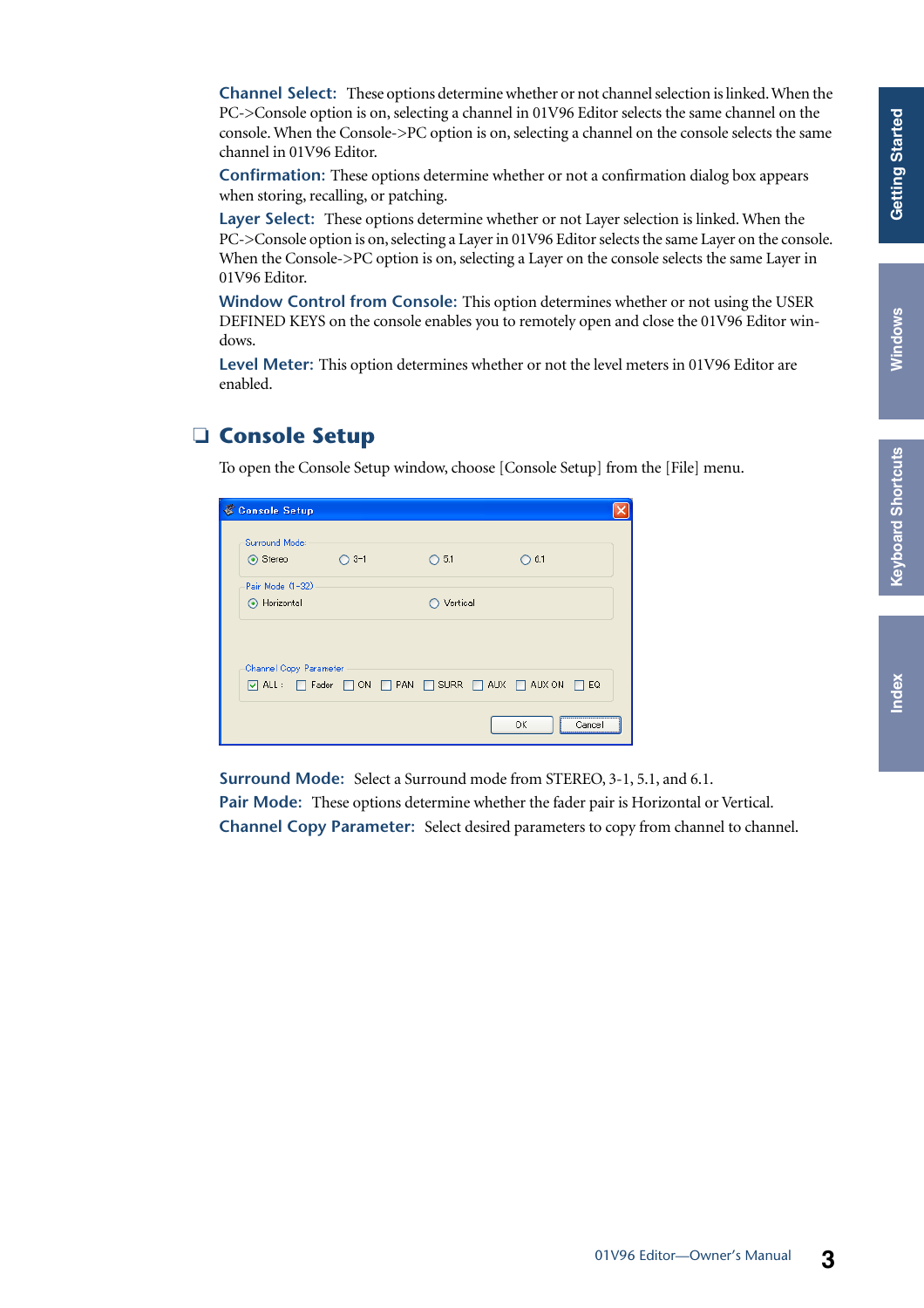# <span id="page-3-8"></span><span id="page-3-0"></span>**Synchronizing 01V96 Editor**

When 01V96 Editor starts up, the parameter settings on the console and the parameter settings in 01V96 Editor may be different. Therefore, you must first match the parameter settings on the console with those in 01V96 Editor. This operation is called "synchronization." Follow the steps below to synchronize 01V96 Editor.

**1 Select [Synchronize], then [Total Recall...].**

<span id="page-3-12"></span>The following window opens.

**2 Select whether you want to transfer your settings to 01V96 Editor, or vice versa.**

<span id="page-3-13"></span>01V96 - Synchronization lxl -Direction ☑ All Libs © Console -> PC O PC -> Console  $\overline{\alpha}$ Cancel

<span id="page-3-7"></span>At this time, the All Libs option determines whether or not Scene and Library data is synchronized. **PC -> Console:** Transfers the current parameter settings in 01V96 Editor to your console.

<span id="page-3-3"></span>**Console -> PC:** Transfers the current parameter settings of your console to the 01V96 Editor.

**3 Click [OK].**

*Do not operate the console while synchronization is in progress.*

*Note: If you use the "Total Recall" function in Studio Manager, all selected Editors in Studio Manager are synchronized with the corresponding devices.*

# <span id="page-3-5"></span><span id="page-3-1"></span>**Offline Edit Function**

<span id="page-3-11"></span>If you do not want to synchronize your console with 01V96 Editor, select [Offline Edit] from the [Synchronization] menu. To apply your off-line edits to your console, select [Re-Synchronize] from the [Synchronization] with the PC->Console option to synchronize the console with 01V96 Editor.

The Offline Edit function is also activated when you click the [ONLINE]/[OFFLINE] button in the Master window.

*Note: Some effect parameters in the console change their displayed values depending on the sampling frequency. If you switch 01V96 Editor from OFFLINE to ONLINE, displayed parameter values may change because 01V96 Editor loads the sampling frequency from the console and updates the display.*

# <span id="page-3-2"></span>**Working with Sessions**

All of your console's mix settings in 01V96 Editor, including Scene and library data, are called Sessions. The following table describes how to handle Sessions.

<span id="page-3-9"></span><span id="page-3-6"></span><span id="page-3-4"></span>

| Creating a new Session                     | Choose [New Session] from the [File] menu.     |
|--------------------------------------------|------------------------------------------------|
| Opening a previously saved Session         | Choose [Open Session] from the [File] menu.    |
| Saving the current Session                 | Choose [Save Session] from the [File] menu.    |
| Saving the current Session with a new name | Choose [Save Session] As from the [File] menu. |

<span id="page-3-14"></span><span id="page-3-10"></span>*Note: In order to save the settings of an optional Y56K card, in a Session, you must first resynchronize 01V96 Editor by selecting the Console->PC option.*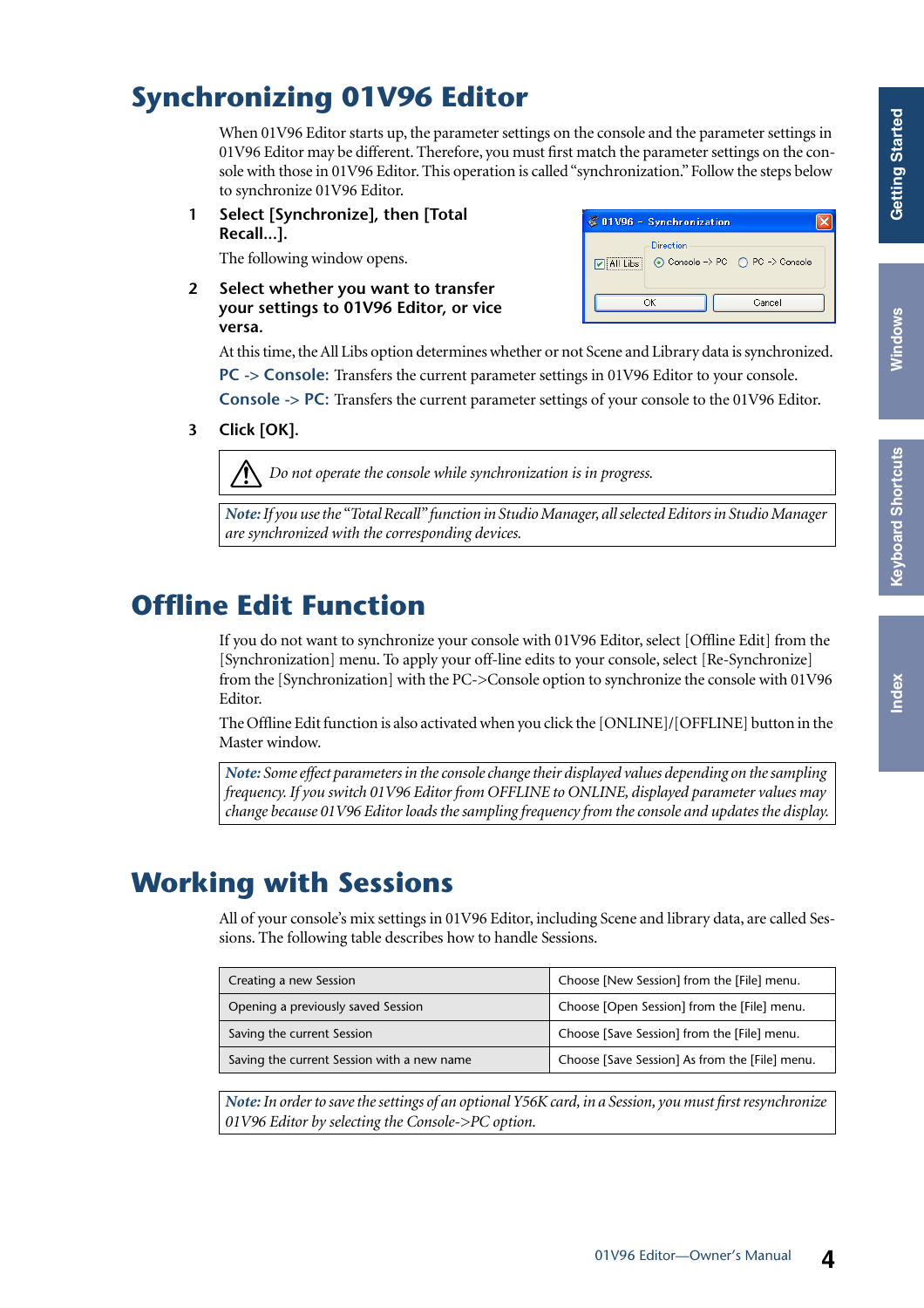If you save a Session in an Editor, only that Editor's settings are saved in a file. The Editor's settings are saved in either the Studio Manager V2 format (file extension ".YSE") or a format that is compatible with earlier versions of Studio Manager (file extension ".01X"). Note that earlier versions of Studio Manager cannot open a Session saved in the ".YSE" format.

If you save a Session in the Studio Manager window, all selected Editor settings are saved in a file with a file extension of ".YSM."

# <span id="page-4-0"></span>**Undo/Redo Function**

<span id="page-4-2"></span><span id="page-4-1"></span>In 01V96 Editor, you can cancel the latest operation (Undo) and also cancel the cancellation of the latest operation (Redo). If you perform an Undo operation twice in a row, you can cancel the two most-recent operations. If you perform an Undo operation three times in a row, you can cancel the three most-recent operations. In this way, you can cancel multiple recent operations. The following table describes how to use the Undo/Redo function.

| Undo | Choose [Undo] from the [Edit] menu. |
|------|-------------------------------------|
| Redo | Choose [Redo] from the [Edit] menu. |

Please note, however, that after you perform one of the following operations, you cannot successfully undo or redo any previous operation:

- Operations on the console
- Closing Studio Manager
- Changing Surround mode (Stereo/3-1/5.1/6.1)
- Changing Pair mode (Horizontal/vertical)
- Synchronizing the console with 01V96 Editor
- Creating a new Session
- Saving a Session
- Copying and pasting a channel
- Creating or cancelling a channel pair
- Storing or recalling a scene or library
- Turning on or off the GATE: [LINK] button in the Selected Channel window
- Turning on or off the COMPRESSOR: [LINK] button in the Selected Channel window
- Turning on or off the [LINK] button in the Surround Editor window
- Changing Aux Send mode (Fixed/variable) on the console
- Changing the sampling frequency (operated on the device)
- Changing the User Assignable Layer settings (operated on the device)

*Note: You cannot Undo or Redo the following operations:*

- *Edits in the Setup window*
- *Synchronization*
- *Opening and closing the windows*
- *Resizing the windows*

*Note: Inthe Library window, you can Undo or Redo only the most recent operation. You cannot cancel the preceding operations.*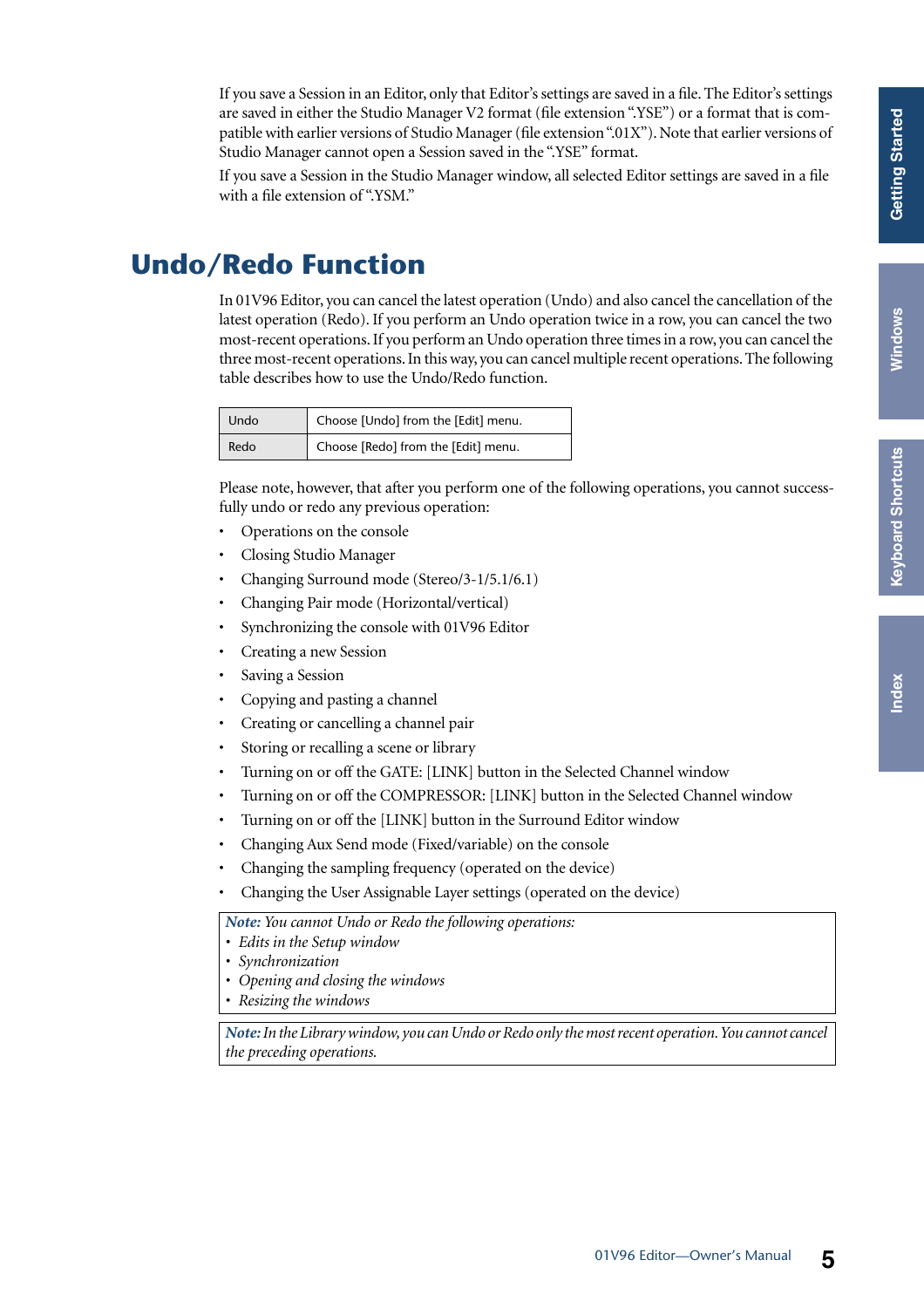# <span id="page-5-2"></span>**Keyboard Shortcuts [Keyboard Shortcuts](#page-31-1)**

# <span id="page-5-0"></span>**Other Functions**

### <span id="page-5-1"></span>❏ **Copy & Paste Function**

<span id="page-5-4"></span>You can copy and paste the channel parameters.

In the Console Setup window [\(page 3](#page-2-0)), you can also specify the parameters to be copied. The following table describes how to use the Copy & Paste function.

| Copying a channel | Right-click ( <control>+click) a copy source channel, then choose [Copy].</control>             |
|-------------------|-------------------------------------------------------------------------------------------------|
| Pasting a channel | Right-click ( <control>+click) the copy destination channel, then choose<br/>[Paste].</control> |

### ❏ **Resetting to the default value (Ctrl ( ) + click)**

Move the cursor to a control or a parameter value, then hold down the  $\langle$ Ctrl $\rangle$  key ( $\Re$ ) and click the mouse button to reset the value to the default (e.g., to reset an Input Channel fader to –∞, or reset a pan setting to Center).

### <span id="page-5-3"></span>❏ **Ctrl( )+Shift+Click**

Move the cursor to a fader or AUX Send control, then hold down the  $\langle \text{Ctrl}\rangle$  key ([ $\frac{100}{100}$ ]) and <Shift> key and click the mouse button to reset the value to the nominal level.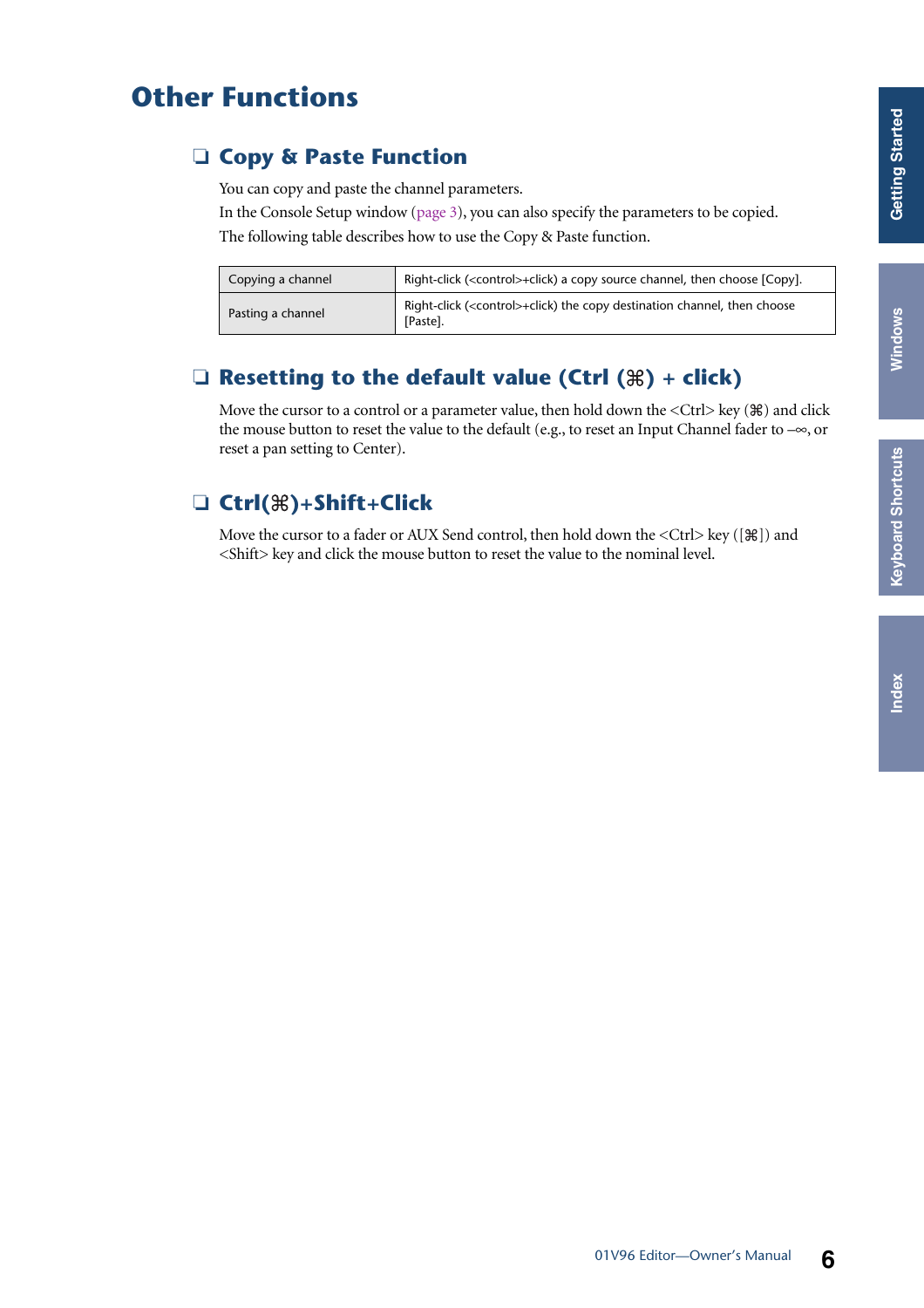# <span id="page-6-2"></span><span id="page-6-0"></span>**Using 01V96 Editor Windows**

# <span id="page-6-7"></span><span id="page-6-1"></span>**Master Window**



<span id="page-6-15"></span>The Master window enables you to switch between layers and control Stereo Out signals. To open this window, choose [Master] from the [Windows] menu.

#### <span id="page-6-11"></span>A **[ONLINE]/[OFFLINE] button**

Repeatedly clicking this button toggles between online and offline status.

*Note: If 01V96 Editor is not connected or is not communicating with the 01V96, clicking this button will not switch the unit from offline to online.*

This indicator is displayed when 01V96 Editor is connected to the 01V96 correctly. If the connection is correct, the 01V96 Editor parameters will work in unison with the 01V96 parameters.

<span id="page-6-9"></span>This indicator is displayed when 01V96 Editor is not connected or is not communicating with the 01V96, or when you have selected Offline Edit. If the connection is incomplete, the 01V96 Editor parameters will not work in unison with the 01V96 parameters.

#### <span id="page-6-8"></span>B **Meters**

These meters display the output level of the Stereo Out when Surround mode is set to "STEREO," or the Bus Outs used for surround processing when Surround mode is set to 3-1, 5.1 or 6.1. The meters in 3-1, 5.1 and 6.1 Surround modes are shown on the right.



#### <span id="page-6-5"></span>**(3) LAYER buttons**

<span id="page-6-12"></span><span id="page-6-3"></span>These buttons are used to select the Layers.

#### **A** PAN CONTROL

These buttons are used to select either "STEREO" (Stereo display mode) or "SURR" (Surround display mode). The

Pan control on the Input Channels is a rotary control when "STEREO" is

selected, and a dot on a pan graph when "SURR" is selected. If Surround mode is set to Stereo, the [SURR] button will be disabled.

#### <span id="page-6-13"></span>E **Scene number display**

<span id="page-6-14"></span>This display indicates the currently-recalled scene's number.

#### F **[SELECT] button**

<span id="page-6-10"></span>This button is used to select the Stereo Out.

#### G **[ON] button**

This button turns the Stereo Out on and off. It appears orange while the Stereo Out is on.

#### <span id="page-6-6"></span> $\circledR$  Master fader

<span id="page-6-4"></span>This is the Stereo Out fader.

#### I **Fader value indicator**

This indicator indicates the fader position in decibels (dB).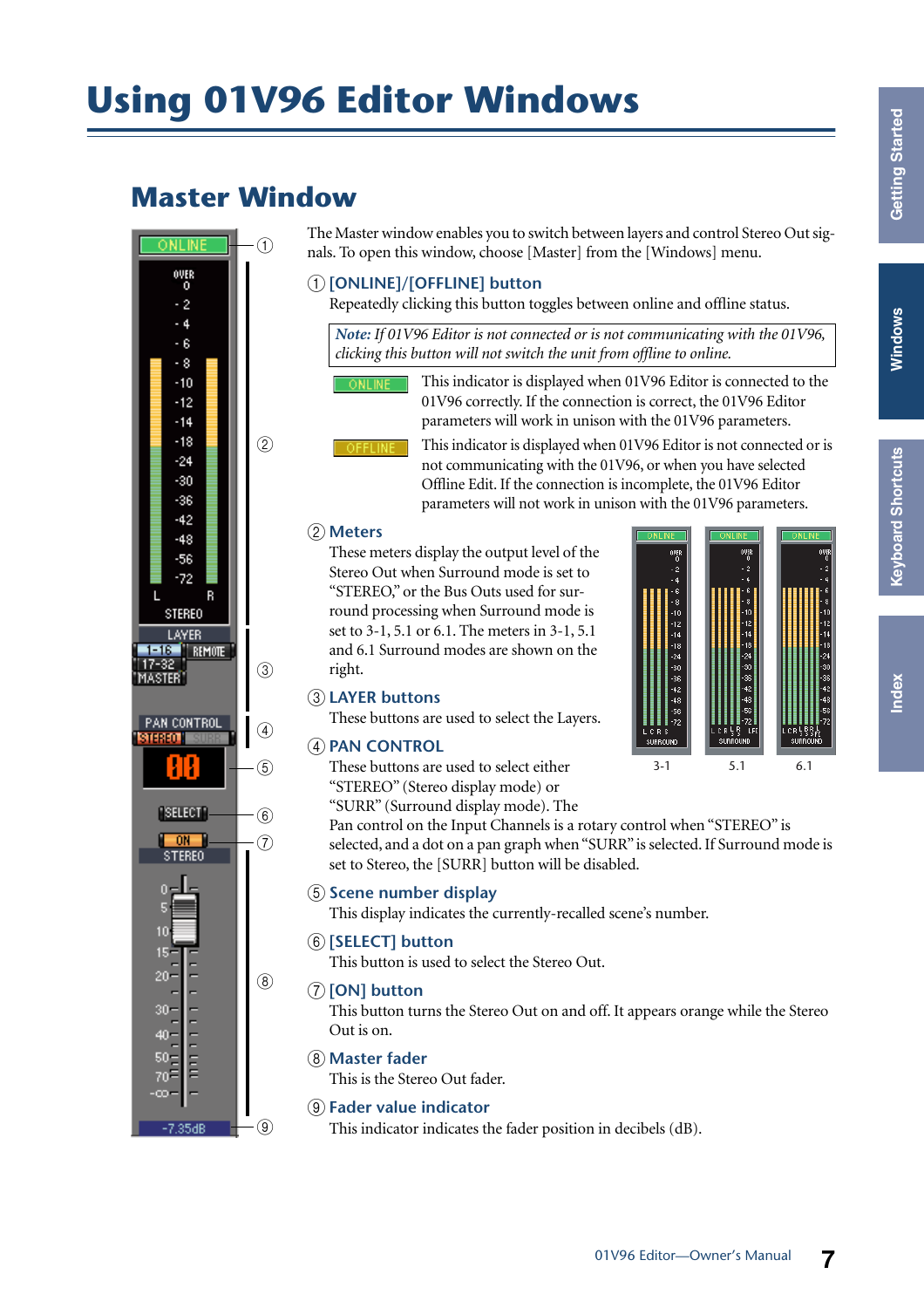# <span id="page-7-19"></span>**Keyboard Shortcuts [Keyboard Shortcuts](#page-31-0)**

# <span id="page-7-14"></span><span id="page-7-0"></span>**Layer Windows**

The Layer window displays 16 channel strips. You can select a layer using the LAYER buttons in the Master window. To open the Layer window, choose [Layer] from the [Windows] menu.

#### *Note:*

- *You can selectively turn on or off some of channel strips by using the [View] menu.*
- *You can open multiple Layer windows by choosing [Windows] menu -> [Layer] -> [Additional View]. The titles of these windows will indicate [Locked]. Windows that are indicated as [Locked] will not reflect layer changes made on the console or in the Master window. If you want the Layer windows to reflect the changes, right-click each window (Macintosh: <control> + click), then select the desired layer using the LAYER buttons.*

#### <span id="page-7-12"></span><span id="page-7-1"></span>❏ **Input Channels**

<span id="page-7-17"></span><span id="page-7-16"></span>Selecting the 1-16 or 17-32 button in the Master window displays the corresponding  $\bigcap$ Input Channel strips. A **SOURCE parameter**  $\Omega$ This parameter is used to select an Input source. To select an Input source, click the  $\underline{\hspace{1.5pt}}\begin{array}{c} \textcircled{\footnotesize{0}} \ \textcircled{\footnotesize{0}} \ \textcircled{\footnotesize{0}} \ \textcircled{\footnotesize{0}} \ \textcircled{\footnotesize{0}} \ \textcircled{\footnotesize{0}} \ \textcircled{\footnotesize{0}} \ \textcircled{\footnotesize{0}} \ \textcircled{\footnotesize{0}} \ \textcircled{\footnotesize{0}} \ \textcircled{\footnotesize{0}} \ \textcircled{\footnotesize{0}} \ \textcircled{\footnotesize{0}} \ \textcircled{\footnotesize{0}} \ \textcircled{\footnotesize{0}} \ \textcircled{\footnotesize{0}} \ \textcircled{\footnotesize{$ parameter and choose from the list that appears. **DIRECT** ANAT-1 B **Routing buttons PHASE** These buttons are used to route the Input Channel to the Bus Outs. INSERI GATE C **[STEREO] button** 26.0dB This button is used to route the Input Channel's signal to the Stereo Out. **COMP** D **[DIRECT] button**  $\circled{12}$ This button turns on and off the Input Channel's routing to its Direct Out.  $EQ$ -(13) E **Direct Out parameter**  $\widehat{A}$ This parameter is used to select the Direct Out destination. To select a destination,  $\overline{15}$ click the parameter and choose from the list that appears. F **[PHASE] button** This button is used to reverse the signal phase of the channel. G **[INSERT] button** This button is used to turn on and off the Input Channel's Insert. H **[GATE] button** This button is used to turn on and off the Input Channel's Gate. I **Gate open/close indicators** These indicators display whether the Gate is open (green) or closed (red). āana (10) Gate threshold SOL<sub>0</sub> This displays the Gate Threshold, which can be set by dragging. CH<sub>1</sub> **(1) [COMP] button** This button is used to turn on and off the Input Channel's Compressor. **(12) Compressor curve** This display shows the Compressor's curve. M **[EQ] button** This button is used to turn on and off the Input Channel's EQ. **(14) EQ curve** This display shows the Equalizer's curve, which can be set by dragging. O **[DELAY] button** This button is used to turn on and off the Input Channel's Delay function.

<span id="page-7-18"></span><span id="page-7-15"></span><span id="page-7-13"></span><span id="page-7-11"></span><span id="page-7-10"></span><span id="page-7-9"></span><span id="page-7-8"></span><span id="page-7-7"></span><span id="page-7-6"></span><span id="page-7-5"></span><span id="page-7-4"></span><span id="page-7-3"></span><span id="page-7-2"></span>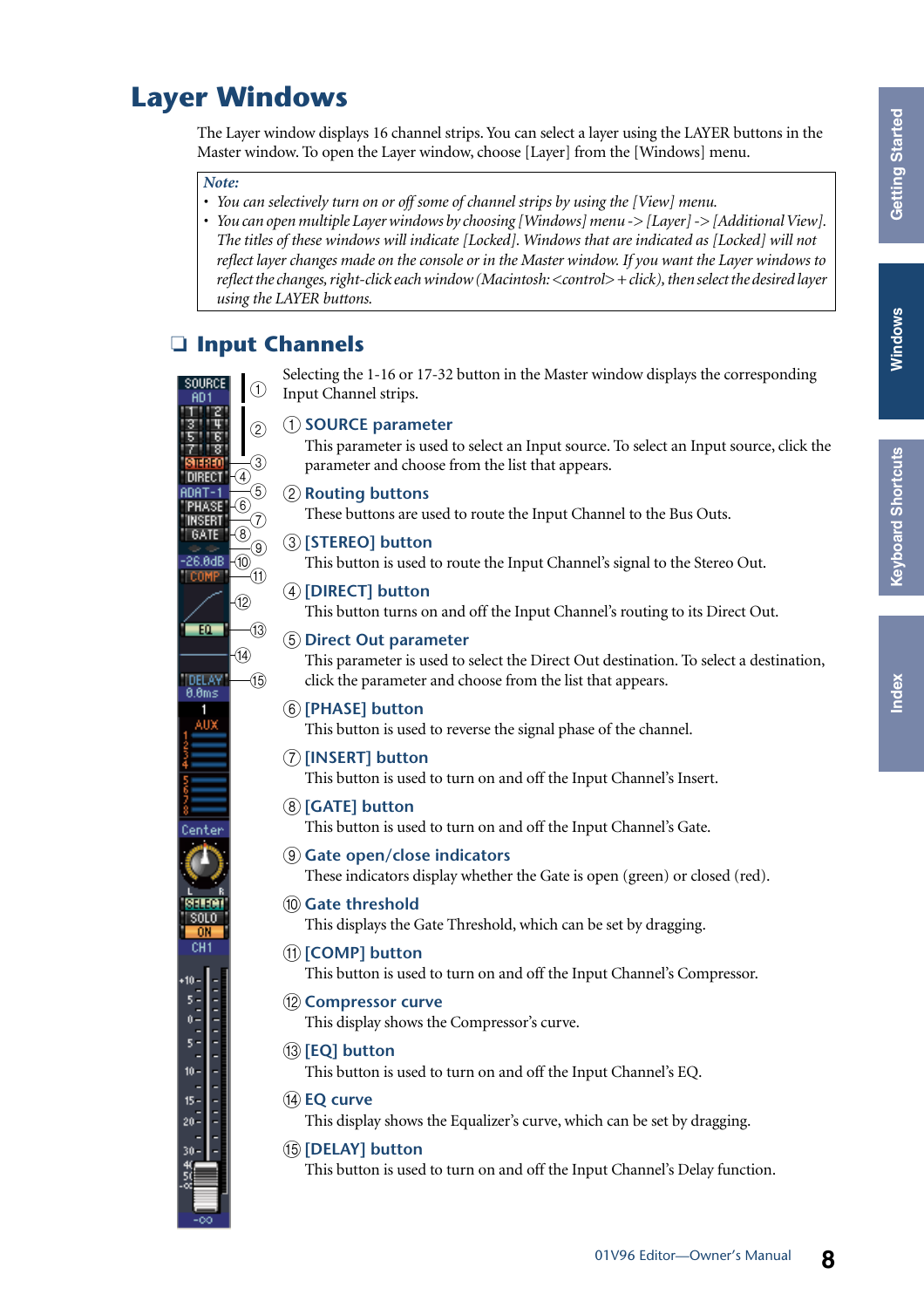#### <span id="page-8-4"></span>**(16) Delay parameter**

This parameter is used to set the delay time of the Delay function. Delay times can be set by dragging.

#### <span id="page-8-3"></span>Q **Channel number**

This is the channel number. Double-click the channel number to open the Selected Channel window.

#### <span id="page-8-0"></span>**(18) AUX section**

These controls are used to set the levels of the Aux Sends. To set an Aux Send level, drag its bar or click a point along the length of the bar. To turn an Aux Send on or off, click its number.

The following table shows how the Aux Send controls appear depending on the Aux Send On/Off and Pre/Post settings. Aux Sends can be set to pre-fader or post-fader on the Selected Channel window (see ["AUX](#page-14-0)  [SEND section" on page 15](#page-14-0)).



 $(2)$ 

LFE

| <b>Aux Send status</b>     | Appearance                        |  |  |
|----------------------------|-----------------------------------|--|--|
| On or off but no level set | Dark blue bar                     |  |  |
| Off, pre-fader             | Green bar outline displays level  |  |  |
| On, pre-fader              | Green bar displays level          |  |  |
| Off, post-fader            | Orange bar outline displays level |  |  |
| On, post-fader             | Orange bar displays level         |  |  |

#### <span id="page-8-9"></span>**(19) Pan/Aux Send display**

This display shows the stereo or surround pan position or, while setting an Aux Send, the Aux Send level in dB.

#### <span id="page-8-8"></span>**20 PAN control**

This control is used to set the Input Channel's stereo or surround pan position. When the PAN CONTROL in the Master Window is set to "STEREO," the Pan control appears as a rotary control, and when set to "SURR," the control appears as dot on a pan graph. The surround pan position can be set by dragging the dot.

#### <span id="page-8-6"></span>**(21) LFE control**

When 5.1 or 6.1 Surround mode is selected, this control is used to set the surround LFE Channel level. It appears when the PAN CONTROL in the Master Window is set to "SURR." To set the Channel level, drag the end of its bar or click a point along the length of the bar.



<span id="page-8-12"></span><span id="page-8-10"></span>This button is used to select the Input Channel.

#### W **[SOLO] button**

This button solos the Input Channel. It appears orange while the channel is soloed.

#### 24 **[ON] button**

<span id="page-8-7"></span>This button turns the Input Channel on and off. It appears orange while the channel is on.

#### <span id="page-8-11"></span>**25 Short channel name**

<span id="page-8-2"></span><span id="page-8-1"></span>This is the channel's short name. To edit the name, click it and type.

#### $\circ$  **Channel fader and channel meter**

This is the Input Channel fader. The channel meter to the right of the fader displays the Input Channel signal level.

#### <span id="page-8-5"></span> $(27)$  Fader value indicator

The fader value indicator indicates the fader position in decibels (dB).



aning

AD.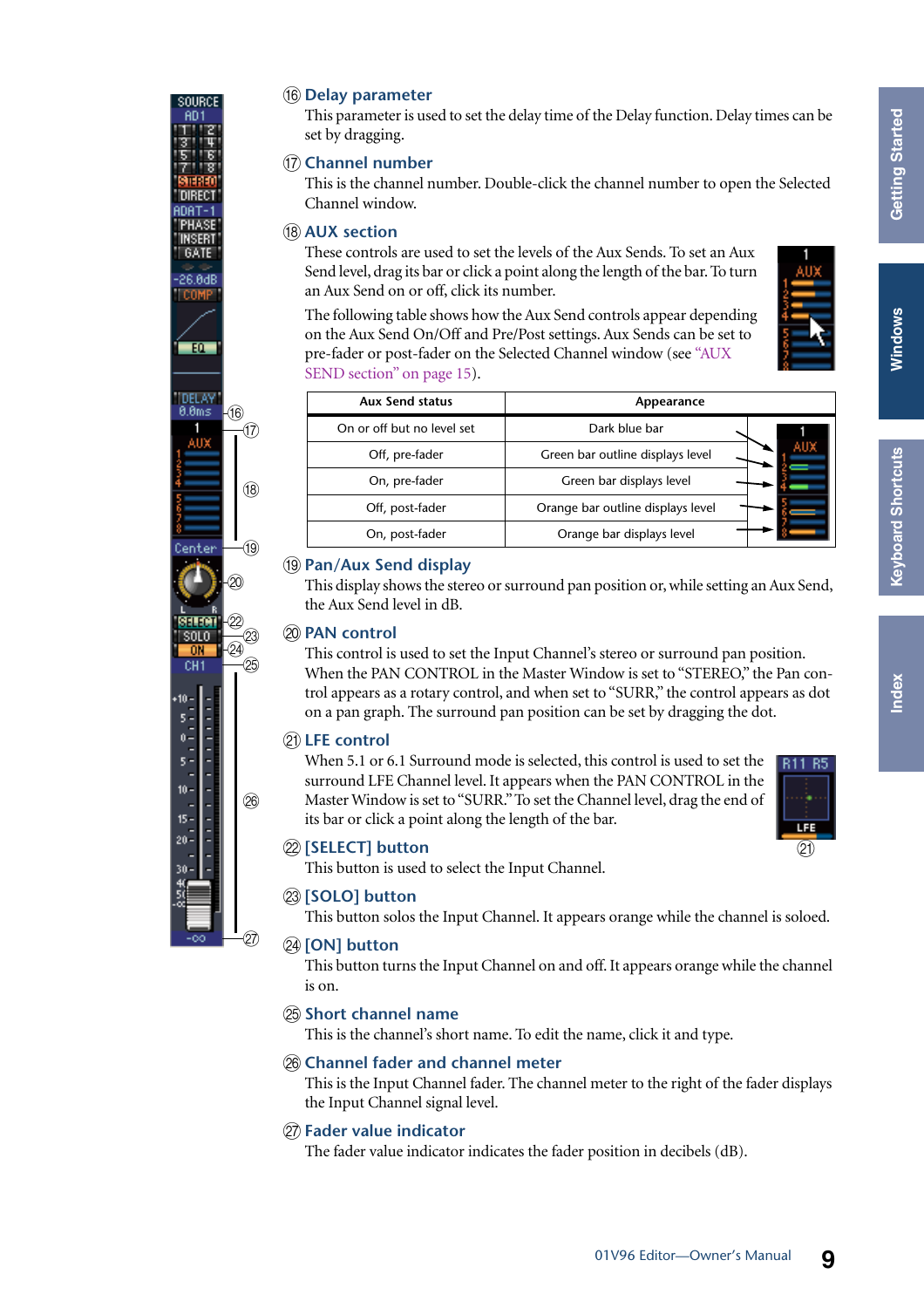### ❏ **Stero Input Channel**



#### <span id="page-9-10"></span>A **SOURCE parameter**

This parameter is used to select an Input source. To select an Input source, click the parameter and choose from the list that appears.

#### <span id="page-9-8"></span>B **Routing buttons**

<span id="page-9-11"></span>These buttons are used to route the Input Channel to the Bus Outs.

#### **(3) STEREO button**

<span id="page-9-7"></span>This button is used to route the Input Channel's signal to the Stereo Out.

#### **(4) PHASE button**

<span id="page-9-2"></span>This button is used to reverse the signal phase of the channel.

#### $(5)$  **EQ button**

<span id="page-9-3"></span>This button is used to turn on and off the Input Channel's EQ.

#### (6) **EQ curve**

<span id="page-9-1"></span>This display shows the Equalizer's curve, which can be set by dragging.

#### G **Channel number**

This is the channel number. Double-clicking this will open the Selected Channel window.

#### <span id="page-9-0"></span> $\circ$  **AUX** section

These controls are used to set the levels of the Aux Sends. To set an Aux Send level, drag its bar or click a point along the length of the bar. To turn an Aux Send on or off, click its number.

The following table shows how the Aux Send controls appear depending on the Aux Send On/Off and Pre/Post settings. Aux Sends can be set to pre-fader or post-fader on the Selected Channel window (see ["AUX](#page-14-0)  [SEND section" on page 15](#page-14-0)).

| $\frac{1}{15}$           | <b>Aux Send status</b>     | Appearance                        |  |  |
|--------------------------|----------------------------|-----------------------------------|--|--|
|                          | On or off but no level set | Dark blue bar                     |  |  |
|                          | Off, pre-fader             | Green bar outline displays level  |  |  |
|                          | On, pre-fader              | Green bar displays level          |  |  |
|                          | Off, post-fader            | Orange bar outline displays level |  |  |
| $\overline{\phantom{0}}$ | On, post-fader             | Orange bar displays level         |  |  |

#### <span id="page-9-6"></span>I **Pan/Aux Send display**

This display shows the stereo or surround pan position or, while setting an Aux Send, the Aux Send level in dB.

#### <span id="page-9-5"></span>**(10) PAN control**

This control is used to set the Input Channel's stereo or surround pan position. When the PAN CONTROL in the Master Section is set to "STEREO," the Pan control appears as a rotary control, and when set to "SURR," the control appears as dot on a pan graph. The surround pan position can be set by dragging the dot.

#### <span id="page-9-4"></span>**(1)** LFE control

When 5.1 or 6.1 Surround mode is selected, this control is used to set the surround LFE Channel level. It appears when the PAN CONTROL in the Master Section is set to "SURR." To set the LFE level, drag the end of its bar or click a point along the length of the bar.

<span id="page-9-9"></span>

This button switches between L and R of a stereo input channel.



 $\textcircled{f}$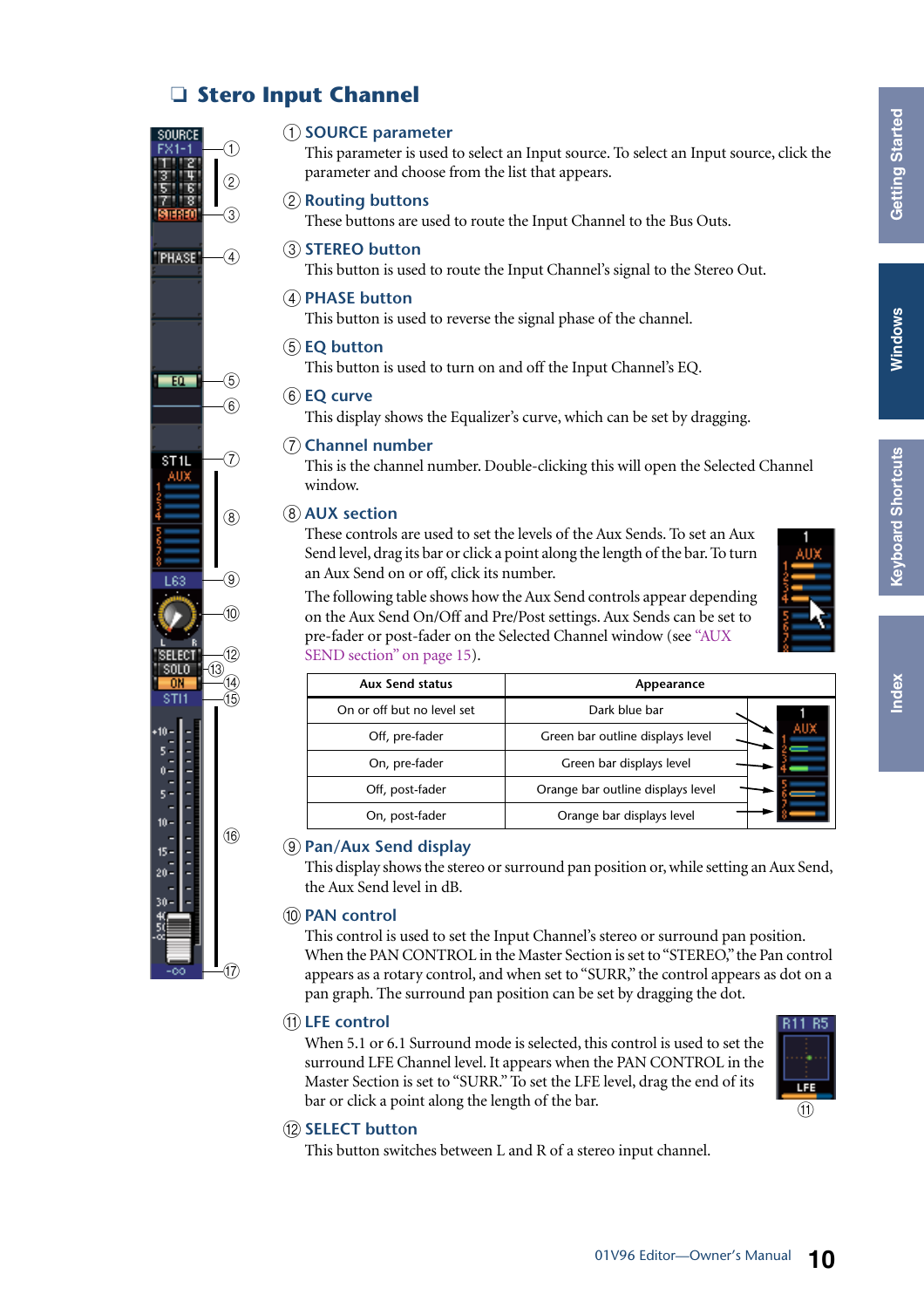# **Keyboard Shortcuts [Keyboard Shortcuts](#page-31-0)**

#### <span id="page-10-4"></span>**(13) SOLO button**

<span id="page-10-2"></span>This button solos the Input Channel. It appears orange while the channel is soloed.

#### **(14) ON button**

This button turns the Input Channel on and off. It appears orange while the channel is on.

#### <span id="page-10-3"></span>O **Short channel name**

<span id="page-10-1"></span><span id="page-10-0"></span>This is the channel's short name. To edit the name, click it and type.

#### **(16) Channel fader/Channel meter**

This is the Input Channel's fader. The meter at the right of the fader indicates the signal level.

#### Q **Fader value**

This indicates the dB value of the fader.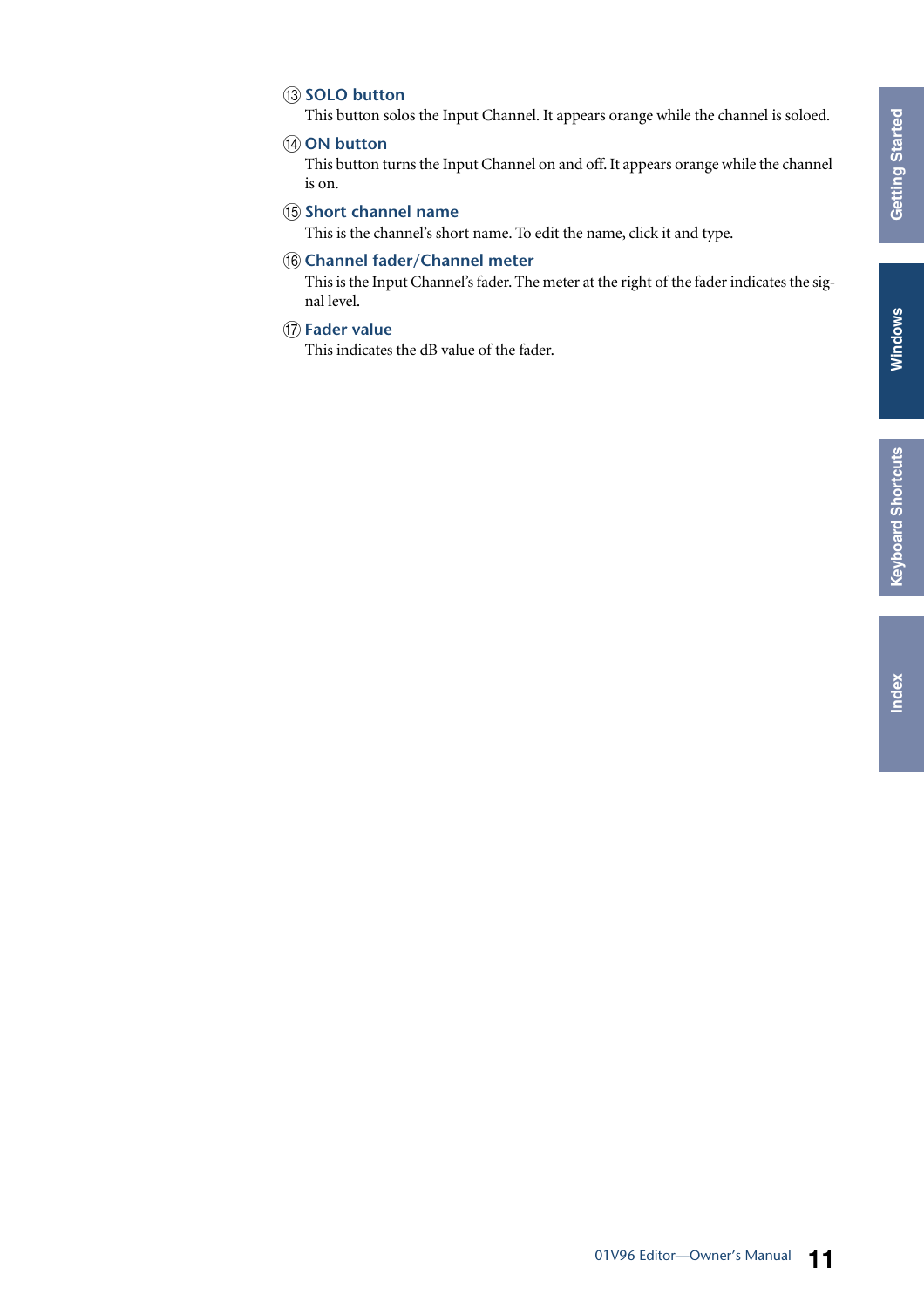# Windows

# ndex

### <span id="page-11-14"></span>❏ **Output Channels**

<span id="page-11-0"></span>"STEREO"  $(1)$  $\overline{2}$ "INSERT"  $\odot$ **COMP**  $\widehat{A}$  $-60 \sqrt{5}$  $\widehat{6}$ **DELAY**  $0.0<sub>ms</sub>$  $\overline{6}$ **BUS1**  $\sqrt{9}$ SELECT  $(10)$ SOLO<sup>-</sup>  $\widehat{\mathcal{H}}$  $\circled{12}$ -nu  $RUS1$  $-(3)$  $10<sup>1</sup>$  $15 20 \overline{14}$ ÷  $30 -$ **THEFT FR**  $40 50 70$ ő.  $\widehat{\mathfrak{a}}$ 

<span id="page-11-12"></span>When you select the Master LAYER button in the Master window, the Bus Out and Aux Send channels are displayed. The Aux Send channel appears the same as the Bus Out channels except that the Bus Out channels feature a [STEREO] button.

#### A **[STEREO] button (Bus Out only)**

<span id="page-11-18"></span><span id="page-11-11"></span>This button is used to route the Bus Out to the Stereo Out.

#### B **[INSERT] button**

<span id="page-11-4"></span>This button is used to turn on and off the Bus Out's Insert.

#### C **[COMP] button**

This button is used to turn on and off the Bus Out's Compressor.

#### **A** Compressor curve

<span id="page-11-8"></span><span id="page-11-5"></span>This display shows the Compressor's curve.

#### E **[EQ] button**

<span id="page-11-9"></span>This button is used to turn on and off the Bus Out's EQ.

#### **(6) EQ** curve

<span id="page-11-6"></span>This display shows the Equalizer's curve, which can be set by dragging.

#### G **[DELAY] button** This button is used to turn on and off the Bus Out's Delay function.

<span id="page-11-7"></span>H **Delay parameter**

This parameter is used to set the delay time of the Delay function. Delay times can be set by dragging.

#### <span id="page-11-3"></span>I **Channel number**

<span id="page-11-15"></span>This is the channel number. Double-click the channel number to open the Selected Channel window.

#### **(10) <b>[SELECT]** button

This button is used to select the Bus Out.

#### K **[SOLO] button**

<span id="page-11-17"></span><span id="page-11-13"></span>This button solos the Bus Out. It appears orange while the Bus Out is soloed.

#### L **[ON] button**

<span id="page-11-16"></span>This button turns the Bus Out on and off. It appears orange while the Bus Out is on.

#### M **Short channel name**

<span id="page-11-1"></span>This is the channel's short name. To edit the name, click it and type.

#### N **Channel fader and channel meter**

<span id="page-11-2"></span>This is the Bus Out fader. The meter to the right of the fader displays the Bus Out signal level.

#### <span id="page-11-10"></span>O **Fader value indicator**

The fader value indicator indicates the fader position in decibels (dB).



**B BBdB**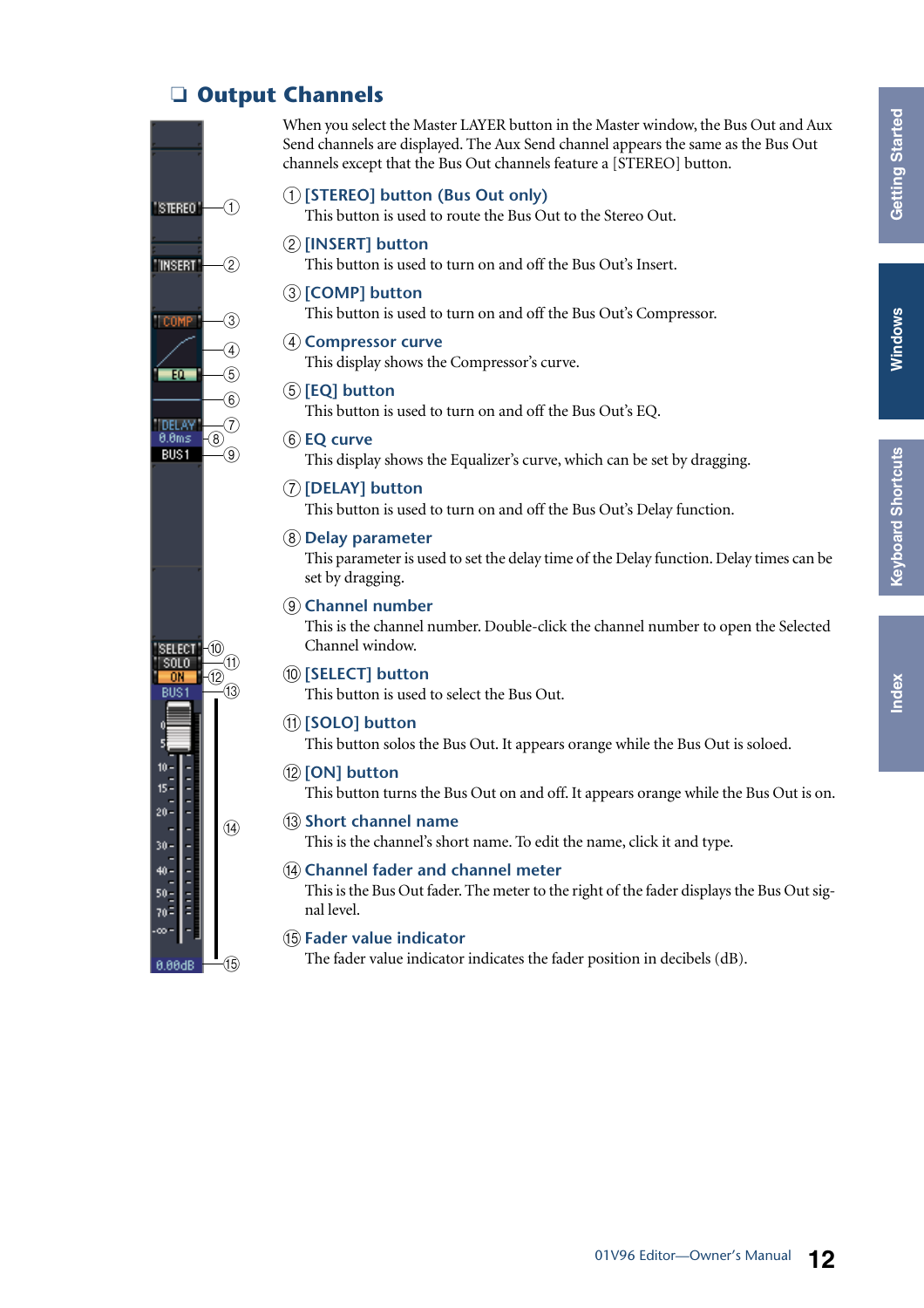# <span id="page-12-10"></span>**[Index](#page-32-1) Windows Keyboard Shortcuts [Keyboard Shortcuts](#page-31-0)**

### <span id="page-12-6"></span>❏ **Remote Channels**

<span id="page-12-4"></span>When you select the REMOTE LAYER button in the Master window, Remote Channels are displayed.

#### <span id="page-12-1"></span>A **Channel number**

<span id="page-12-8"></span>This is the channel number. Double-click the channel number to open the Selected Channel window.

#### B **[SELECT] button**

<span id="page-12-5"></span>This button is used to select the Remote Channel.

#### C **[ON] button**

This button turns the Remote Channel on and off. It appears orange while the channel is on.

*Note: When the remote target setting on the 01V96 is set to User Defined, you can use the [ON] buttons and channel faders to control the functions specified on the Remote page.*

#### <span id="page-12-7"></span>D **Remote target name**

<span id="page-12-0"></span>This name indicates the remote target assigned on the 01V96.

#### E **Channel fader**

This is the Bus Out's fader.

*Note: When the remote target setting on the 01V96 is set to User Defined, you can use the [ON] buttons and channel faders to control the functions specified on the Remote page.*

#### <span id="page-12-2"></span> $(6)$  **Fader value indicator**

<span id="page-12-9"></span><span id="page-12-3"></span>This indicator indicates the fader position in the range of 0 through 127.

#### **If the remote target is set to User Assignable Layer:**

In this case, the assigned channels are displayed. For more information, refer to "Input Channels" on [page 8](#page-7-1) and "Output Channels" on [page 12](#page-11-0). If the Group Master Fader is assigned, only the [SOLO], and [ON] buttons and channel faders are displayed.



 $\bigcap$ 

RMT-1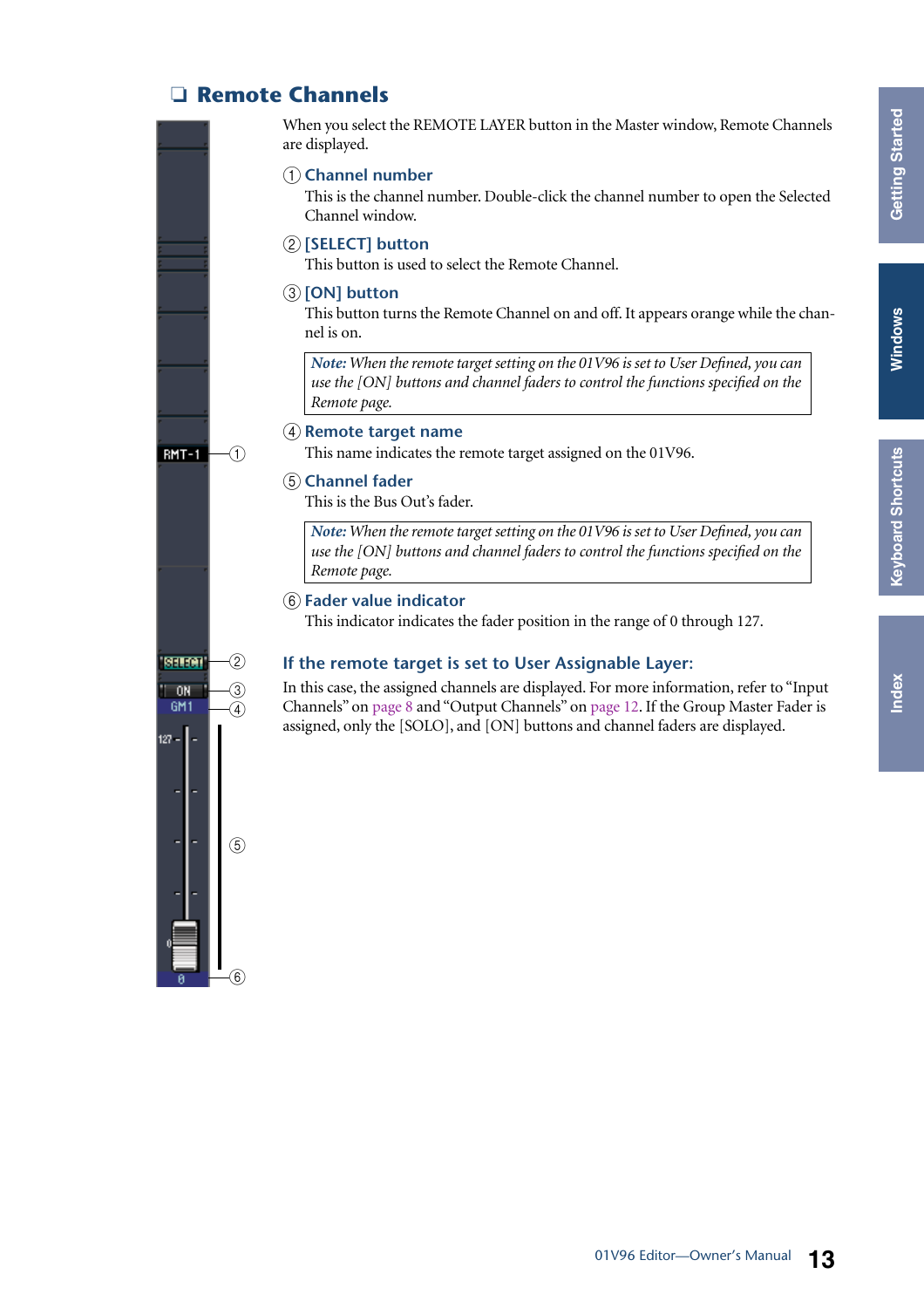# <span id="page-13-4"></span><span id="page-13-0"></span>**Selected Channel Window**

The Selected Channel window allows detailed editing of the currently selected channel. To open the Selected Channel window, choose [Selected Channel] from the [Windows] menu.

There are five variations of the layout of the Selected Channel window, as follows:

- Input Channels (see below)
- Stereo Input Channels (see [page 16\)](#page-15-0)
- Bus Outs (see [page 17](#page-16-0))
- Aux Sends (see [page 18\)](#page-17-0)
- Stereo Outs (see [page 19\)](#page-18-0)

*Note: You can open multiple Selected Channel windows by choosing [Windows] menu -> [Selected Channel] -> [Additional View]. The titles of these windows will indicate [Locked]. You cannot open Library windows from windows that are indicated as [Locked]. In addition, these windows will not reflect the following operations:*

*• Channel selections made in the Layer window (via the SELECT button)*

*• Edits in the Surround Editor window*

### <span id="page-13-3"></span>❏ **Input Channels**



#### <span id="page-13-1"></span>A **CHANNEL SELECT, INPUT PATCH & LIBRARY section**

Channels can be selected by clicking the Channel ID and selecting from the list that appears, or by clicking the left and right Channel Select buttons. The long channel name is displayed below the Channel ID. To edit the name, click it and type. The INPUT PATCH parameter is used to select an input source. To select an input, click the parameter and choose from the list that appears. The [LIBRARY] button opens the Channel Library window.

#### <span id="page-13-2"></span>B **GATE section**

This section contains the Gate controls and display graph for the currently selected Input Channel. The rotary controls are used to set the threshold, range, attack, decay, and hold. The GR meter indicates the amount of gain reduction being applied by the Gate. The OUT meter indicates its output level. The [ON] button turns the Gate on and off. The [LINK] button links the Gate of the currently selected Input Channel with the Gate of its partner channel. The KEY IN parameter is used to select a Gate trigger source. The [LIBRARY] button opens the Gate Library window.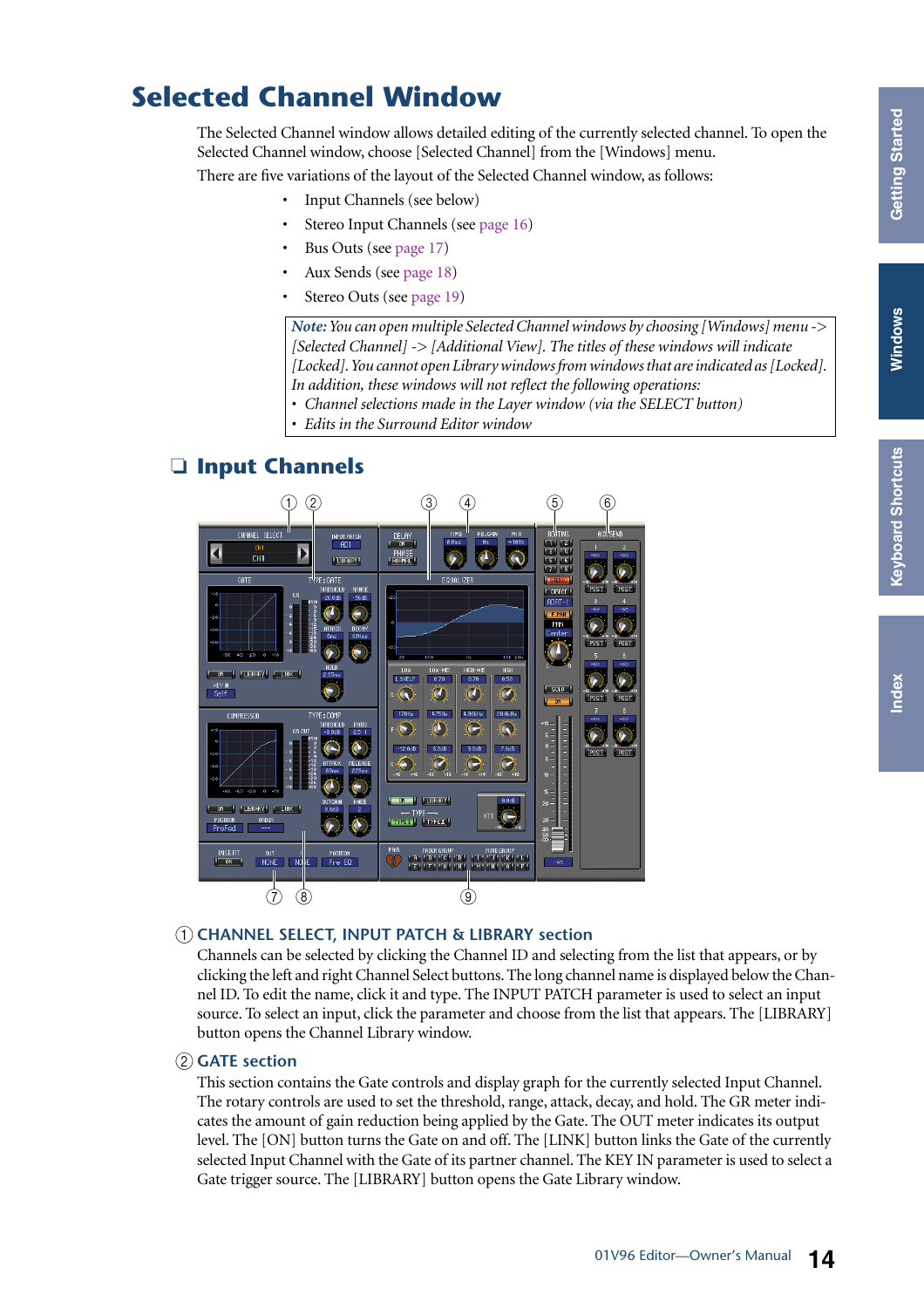#### <span id="page-14-6"></span><span id="page-14-1"></span>C **EQUALIZER section**

This section contains the EQ controls and display graph for the currently selected Input Channel. The rotary controls are used to set the gain, center frequency, and Q of each band, and the pre-EQ attenuation level. EQ can also be set by dragging the EQ curve on the EQUALIZER graph. The [ON] button turns the EQ on and off. The TYPE buttons select the EQ type. The [LIBRARY] button opens the Equalizer Library window.

#### <span id="page-14-5"></span>D **DELAY & PHASE section**

This section contains the delay and phase controls for the currently selected Input Channel. The rotary controls are used to set the delay time, feedback gain, and mix balance (wet/dry balance). The [ON] button turns the Delay on and off. The [PHASE] button reverses the channel's signal phase.

#### <span id="page-14-10"></span>E **ROUTING, PAN & level section**

This section contains the routing, pan, and level controls and the [SOLO], and [ON] buttons for the currently selected Input Channel. ROUTING buttons 1–8 are used to route the channel to the Bus Outs. The [STEREO] button routes the channel to the Stereo Out. The [DIRECT] button routes the channel to its Direct Out, and the Direct Out parameter below it selects a Direct Out destination. The [F.PAN] button turns on and off the Bus Out Follow Pan function. The PAN control is used to pan the channel. The [SOLO] button is used to solo the channel, the [ON] button, to turn on and off the channel, and the channel fader, to set the channel level. The meter to the right of the fader indicates the signal level, and the value indicator under the fader indicates the fader position in decibels (dB).

#### <span id="page-14-3"></span><span id="page-14-0"></span> $\circ$  **AUX SEND section**

This section contains the Aux Send controls for the currently selected Input Channel. Use the rotary controls to set the Aux Send levels, and click them to turn Aux Sends on and off. Use the button below each Aux Send control to select pre-fader or post-fader. In Fixed mode, this button is used to turn Aux Sends on and off (the level is fixed at nominal).

When Aux Sends are paired, a heart icon is displayed between them, and the odd-numbered Aux Send control sets the level, while the even-numbered control works as a pan control.

#### <span id="page-14-9"></span>G **INSERT section**

This section contains the Insert parameters for the currently selected Input Channel. The [ON] button turns the Insert on and off. The OUT and IN parameters are used to specify the insert out destination and insert in source respectively. The POSITION parameter is used to specify the position of the Insert in the signal path.

#### <span id="page-14-4"></span><span id="page-14-2"></span>**(8) COMPRESSOR section**

This section contains the Compressor controls and display graph for the currently selected Input Channel. The rotary controls are used to set the threshold, ratio, attack, release, gain, and knee. The GR meter indicates the amount of gain reduction being applied by the Compressor. The OUT meter indicates its output level. The [ON] button turns the Compressor on and off. The [LINK] button links the Compressor of the currently selected Input Channel with the Compressor of its partner channel. The POSITION parameter is used to specify the position of the Compressor in the signal path. The ORDER parameter is used to specify the order of the Compressor and Insert when both are inserted at the same position. The [LIBRARY] button opens the Compressor Library window.

#### <span id="page-14-7"></span>I **PAIR, FADER GROUP & MUTE GROUP section**

<span id="page-14-11"></span><span id="page-14-8"></span>This section contains the Pair, Fader and Mute group functions for the currently selected Input Channel. Click the heart icon to pair and unpair the channel with its partner channel. Use the FADER GROUP buttons to add the channel to Fader groups, and use the MUTE GROUP buttons to add it to Mute groups.

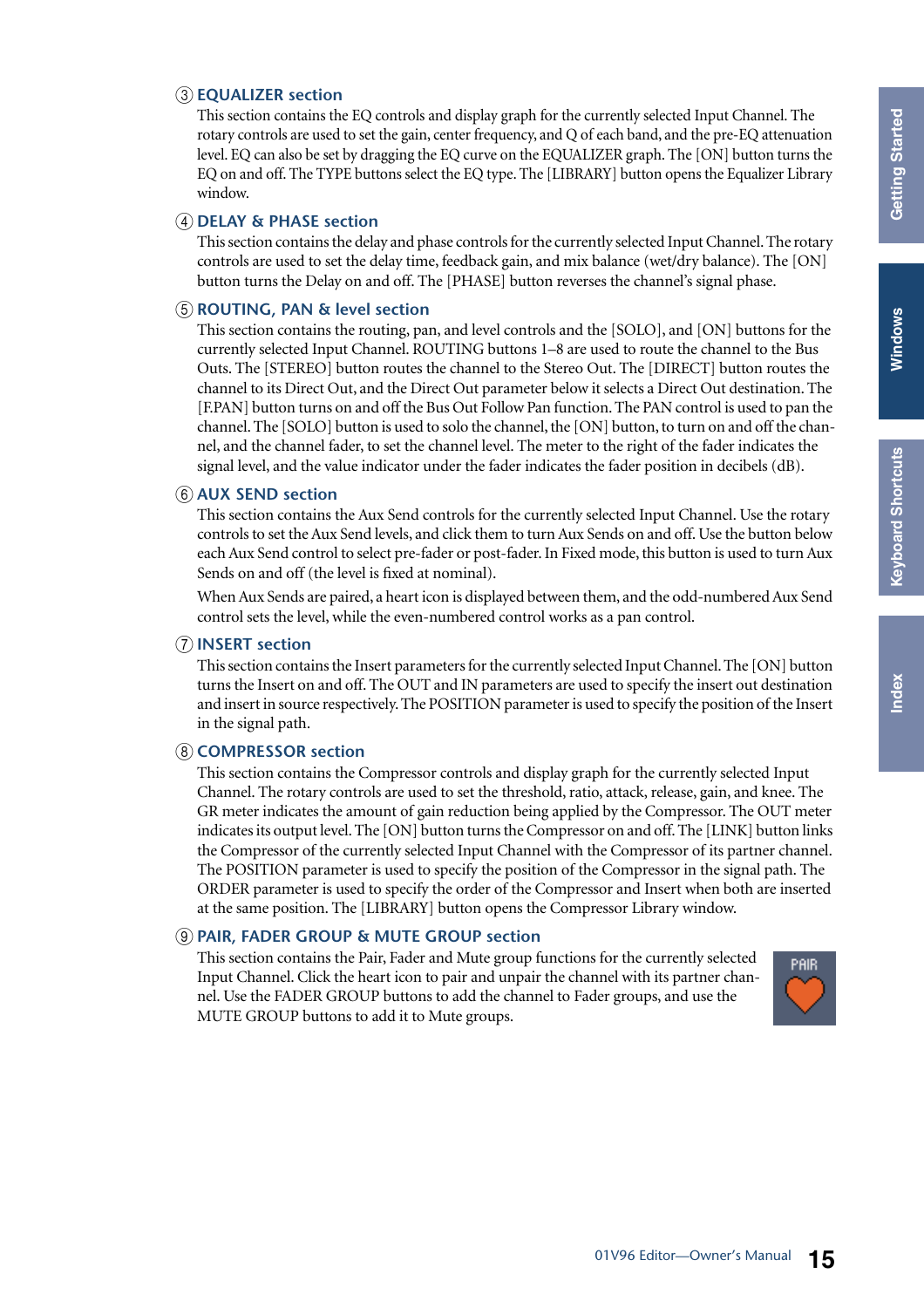### <span id="page-15-0"></span>❏ **Stereo Input Channels**

<span id="page-15-7"></span>

#### <span id="page-15-3"></span>A **CHANNEL SELECT, INPUT PATCH & LIBRARY section**

Channels can be selected by clicking the Channel ID and selecting from the list that appears, or by clicking the left and right Channel Select buttons. The long channel name is displayed below the Channel ID. To edit the name, click it and type. The INPUT PATCH parameter is used to select an input source. To select an input, click the parameter and choose from the list that appears. The LIBRARY button opens the Channel Library window.

#### <span id="page-15-6"></span>B **PHASE section**

This section contains the phase control for the currently selected Stereo Input Channel. The PHASE button reverses the channel's signal phase.

#### <span id="page-15-4"></span>C **EQUALIZER section**

<span id="page-15-8"></span><span id="page-15-5"></span>This section contains the EQ controls and display graph for the currently selected Stereo Input Channel. The rotary controls are used to set the gain, center frequency, and Q of each band, and the pre-EQ attenuation level. EQ can also be set by dragging the EQ curve on the EQUALIZER graph. The ON button turns the EQ on and off. The TYPE buttons select the EQ type. The LIBRARY button opens the Equalizer Library window.

#### <span id="page-15-2"></span>D **Routing, pan & level section**

This section contains the routing, pan, and level controls and the, SOLO, and ON buttons for the currently selected Stereo Input Channel. ROUTING buttons 1–8 are used to route the channel to the Bus Outs. The STEREO button routes the channel to the Stereo Out. The DIRECT button routes the channel to its Direct Out, and the Direct Out parameter below it selects a Direct Out destination. The F.PAN button turns on and off the Bus Out Follow Pan function. The PAN control is used to pan the channel. The SOLO button is used to solo the channel, the ON button, to turn on and off the channel, and the channel fader, to set the channel level.

#### <span id="page-15-1"></span>E **AUX SEND section**

This section contains the Aux Send controls for the currently selected Stereo Input Channel. Use the rotary controls to set the Aux Send levels, and click them to turn Aux Sends on and off. Use the button below each Aux Send control to select pre-fader or post-fader. In Fixed mode, this button is used to turn Aux Sends on and off (the level is fixed at nominal).

When Aux Sends are paired, a heart icon is displayed between them, and the odd-numbered Aux Send control sets the level, while the even-numbered control works as a pan control.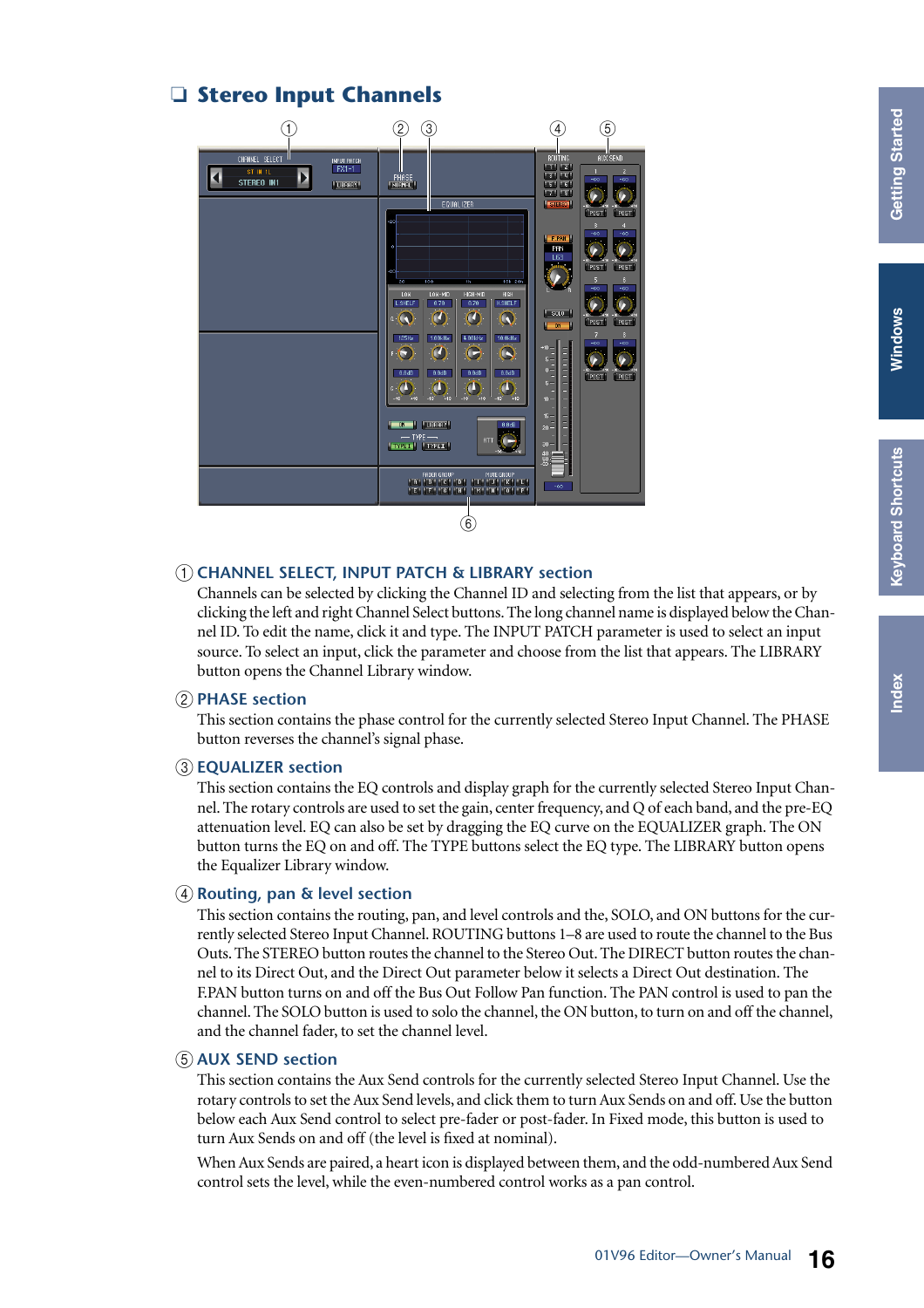# **[Index](#page-32-1)**

#### <span id="page-16-5"></span>F **FADER GROUP & MUTE GROUP section**

<span id="page-16-8"></span><span id="page-16-6"></span>This section contains the Fader and Mute group functions for the currently selected Stereo Input Channel. Use the FADER GROUP buttons to add the channel to Fader groups, and use the MUTE GROUP buttons to add it to Mute groups.

#### <span id="page-16-1"></span><span id="page-16-0"></span>❏ **Bus Outs**



#### <span id="page-16-2"></span>A **CHANNEL SELECT section**

Channels can be selected by clicking the Channel ID and selecting from the list that appears, or by clicking the left and right Channel Select buttons. The long channel name is displayed below the Channel ID. The [LIBRARY] button opens the Channel Library window.

#### <span id="page-16-4"></span>B **EQUALIZER section**

This section contains the EQ controls and display graph for the currently selected Bus Out. It's layout is identical to the EQUALIZER section for Input Channels. [See "EQUALIZER section" on page 15 for](#page-14-1)  [more information.](#page-14-1)

#### <span id="page-16-3"></span>**(3) DELAY section**

<span id="page-16-9"></span>This section contains the delay controls for the currently selected Bus Out. The rotary control is used to set the delay time, and the [ON] button turns the Delay function on and off.

#### <span id="page-16-10"></span>D **TO STEREO & level section**

This section contains the TO STEREO, pan and level controls and the [SOLO], and [ON] buttons for the currently selected Bus Out. The TO STEREO button routes the Bus Out to the Stereo Out, and the rotary controls are used to set the Bus to Stereo send level and pan. The [SOLO] button is used to solo the Bus Out, the [ON] button, to turn the Bus Out on and off, and the channel fader, to set the Bus Out level. The meter to the right of the fader indicates the signal level, and the value indicator under the fader indicates the fader position in dB.

#### <span id="page-16-7"></span>E **INSERT section**

This section contains the Insert parameters for the currently selected Bus Out. The [ON] button turns the Insert on and off. The OUT and IN parameters are used to select the insert out destination and insert in source respectively. The POSITION parameter is used to specify the position of the Insert in the signal path.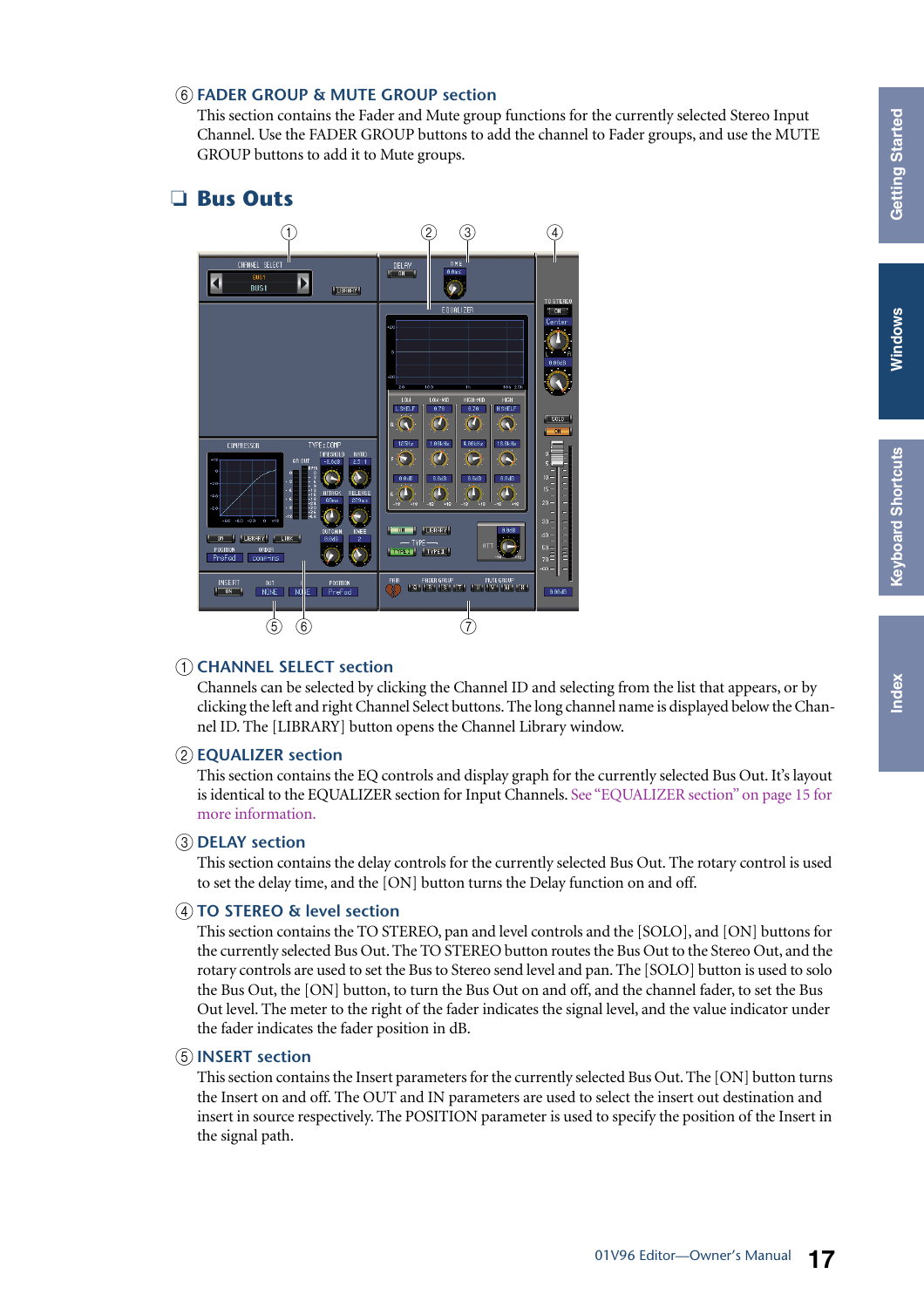PAIR

#### <span id="page-17-4"></span> $\left(6\right)$  **COMPRESSOR** section

This section contains the Compressor controls and display graph for the currently selected Bus Out. Its layout is identical to the COMPRESSOR section for Input Channels. [See "COMPRESSOR section"](#page-14-2)  [on page 15 for more information.](#page-14-2)

#### <span id="page-17-7"></span>G **PAIR, FADER GROUP & MUTE GROUP section**

<span id="page-17-10"></span><span id="page-17-8"></span>This section contains the Pair, Fader and Mute group functions for the currently selected Bus Out. Click the heart icon to pair and unpair the channel with its partner channel. Use the FADER GROUP buttons to add the channel to Fader groups, and use the MUTE GROUP buttons to add it to Mute groups.

### <span id="page-17-2"></span><span id="page-17-0"></span>❏ **Aux Sends**



#### <span id="page-17-3"></span>A **CHANNEL SELECT section**

Channels can be selected by clicking the Channel ID and choosing from the list that appears, or by clicking the left and right Channel Select buttons. The long channel name is displayed below the Channel ID. The [LIBRARY] button opens the Channel Library window.

#### <span id="page-17-6"></span>B **EQUALIZER section**

This section contains the EQ controls and display graph for the currently selected Aux Send. It's layout is identical to the EQUALIZER section for Input Channels. [See "EQUALIZER section" on page 15 for](#page-14-1)  [more information.](#page-14-1)

#### <span id="page-17-5"></span>**(3) DELAY section**

This section contains the delay controls for the currently selected Aux Send. The rotary control is used to set the delay time, and the [ON] button turns the Delay function on and off.

#### <span id="page-17-1"></span>**A** Aux Send level section

This section contains the [SOLO], and [ON] buttons and the channel fader for the currently selected Aux Send. The meter to the right of the fader indicates the signal level, and the value indicator under the fader indicates the fader position in decibels (dB).

#### <span id="page-17-9"></span>E **INSERT section**

This section contains the Insert parameters for the currently selected Aux Send. The [ON] button turns the Insert on and off. The OUT and IN parameters are used to specify the insert out destination and insert in source respectively. The POSITION parameter is used to specify the position of the Insert in the signal path.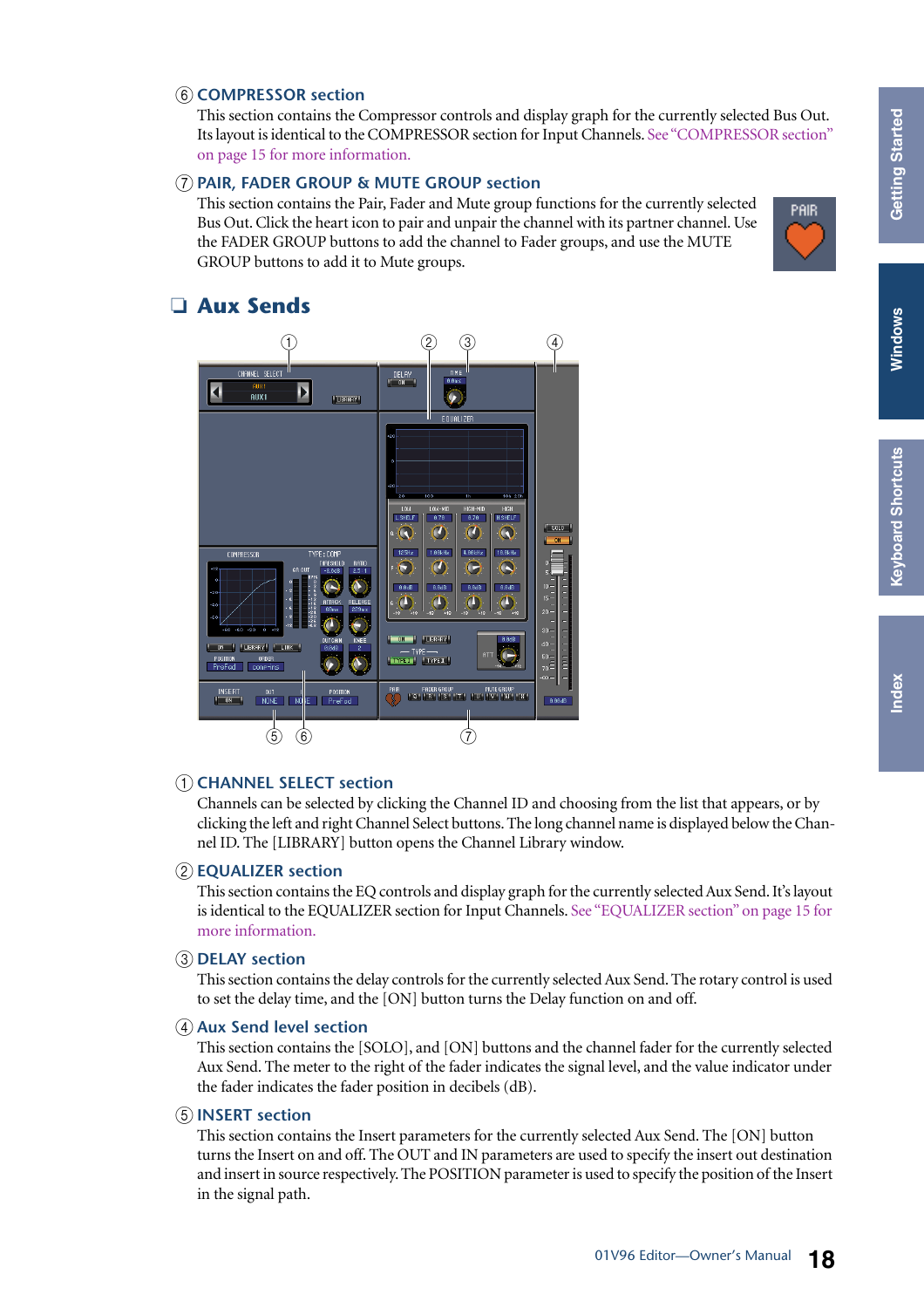PAIR

#### <span id="page-18-3"></span> $\left(6\right)$  **COMPRESSOR** section

This section contains the Compressor controls and display graph for the currently selected Aux Send. Its layout is identical to the COMPRESSOR section for Input Channels. [See "COMPRESSOR section"](#page-14-2)  [on page 15 for more information.](#page-14-2)

#### <span id="page-18-6"></span>G **PAIR, FADER GROUP & MUTE GROUP section**

<span id="page-18-9"></span><span id="page-18-7"></span>This section contains the Pair, Fader and Mute group functions for the currently selected Aux Send. Click the heart icon to pair and unpair the channel with its partner channel. Use the FADER GROUP buttons to add the channel to Fader groups, and use the MUTE GROUP buttons to add it to Mute groups.

### <span id="page-18-10"></span><span id="page-18-0"></span>❏ **Stereo Out**



#### <span id="page-18-2"></span>A **CHANNEL SELECT section**

Channels can be selected by clicking the Channel ID and choosing from the list that appears, or by clicking the left and right Channel Select buttons. The long channel name is displayed below the Channel ID. The [LIBRARY] button opens the Channel Library window.

#### <span id="page-18-5"></span>B **EQUALIZER section**

This section contains the EQ controls and display graph for the Stereo Out. It's layout is identical to the EQUALIZER section for Input Channels. [See "EQUALIZER section" on page 15 for more infor](#page-14-1)[mation.](#page-14-1)

#### <span id="page-18-4"></span>**(3) DELAY section**

This section contains the delay controls for the Stereo Out. The rotary control is used to set the delay time, and the [ON] button turns the Delay function on and off.

#### <span id="page-18-1"></span>D **Balance & level section**

This section contains the balance control, [ON], and channel fader for the Stereo Out. The meter to the right of the fader indicates the signal level, and the value indicator under the fader indicates the fader position in decibels (dB).

#### <span id="page-18-8"></span>E **INSERT section**

This section contains the Insert parameters for the Stereo Out. The [ON] button turns the Insert on and off. The OUT and IN parameters are used to specify the insert out destination and insert in source respectively. The POSITION parameter is used to specify the position of the Insert in the signal path.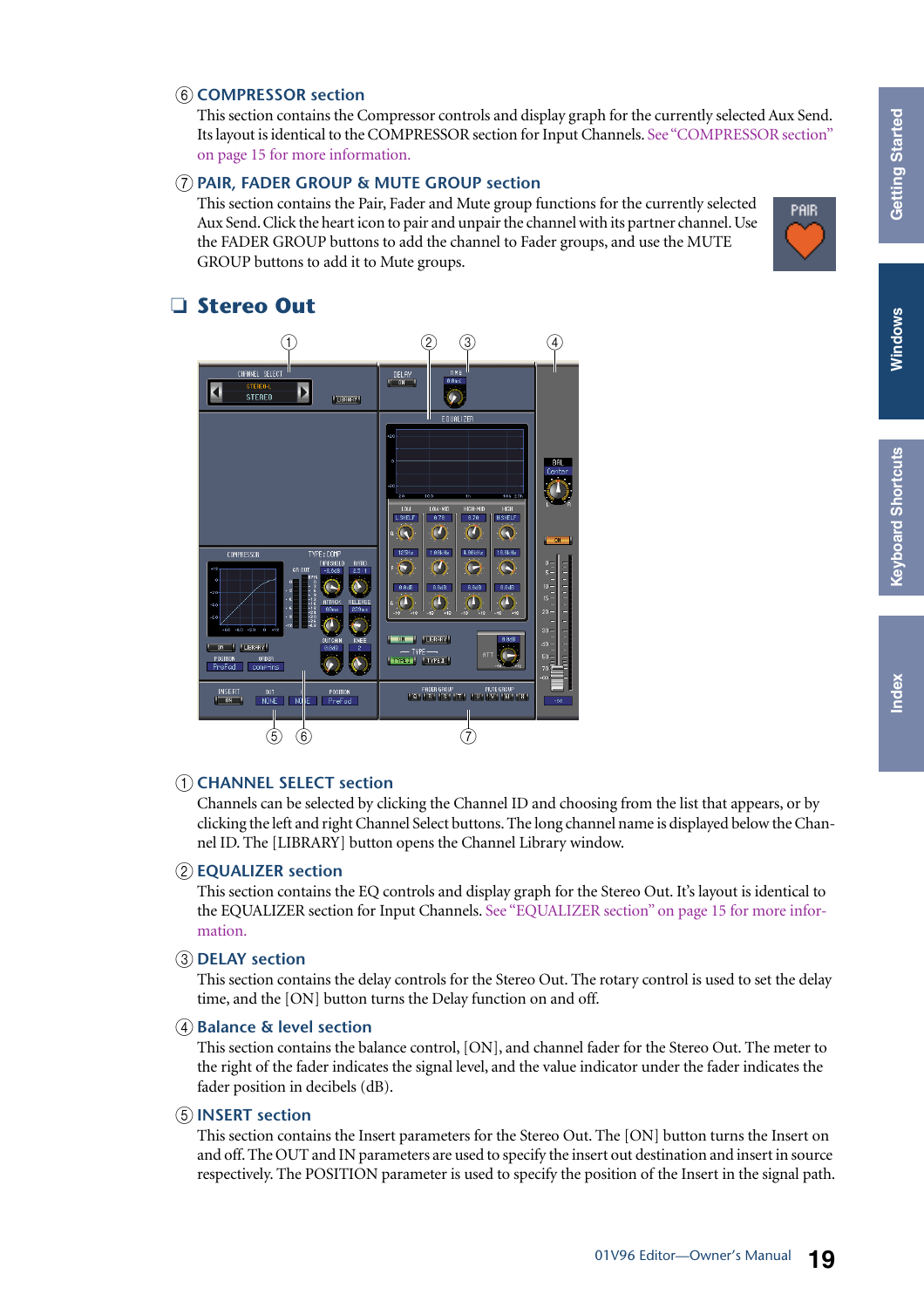#### <span id="page-19-0"></span> $\left(6\right)$  **COMPRESSOR** section

<span id="page-19-3"></span>This section contains the Compressor controls and display graph for the currently selected Stereo Out. Its layout is identical to the COMPRESSOR section for Input Channels except there is no [LINK] button. [See "COMPRESSOR section" on page 15 for more information.](#page-14-2)

#### <span id="page-19-1"></span>G **FADER GROUP & MUTE GROUP section**

<span id="page-19-2"></span>This section contains the Fader and Mute group functions for the Stereo Out. Use the FADER GROUP buttons to add the Stereo Out to Fader groups, and use the MUTE GROUP buttons to add it to Mute groups.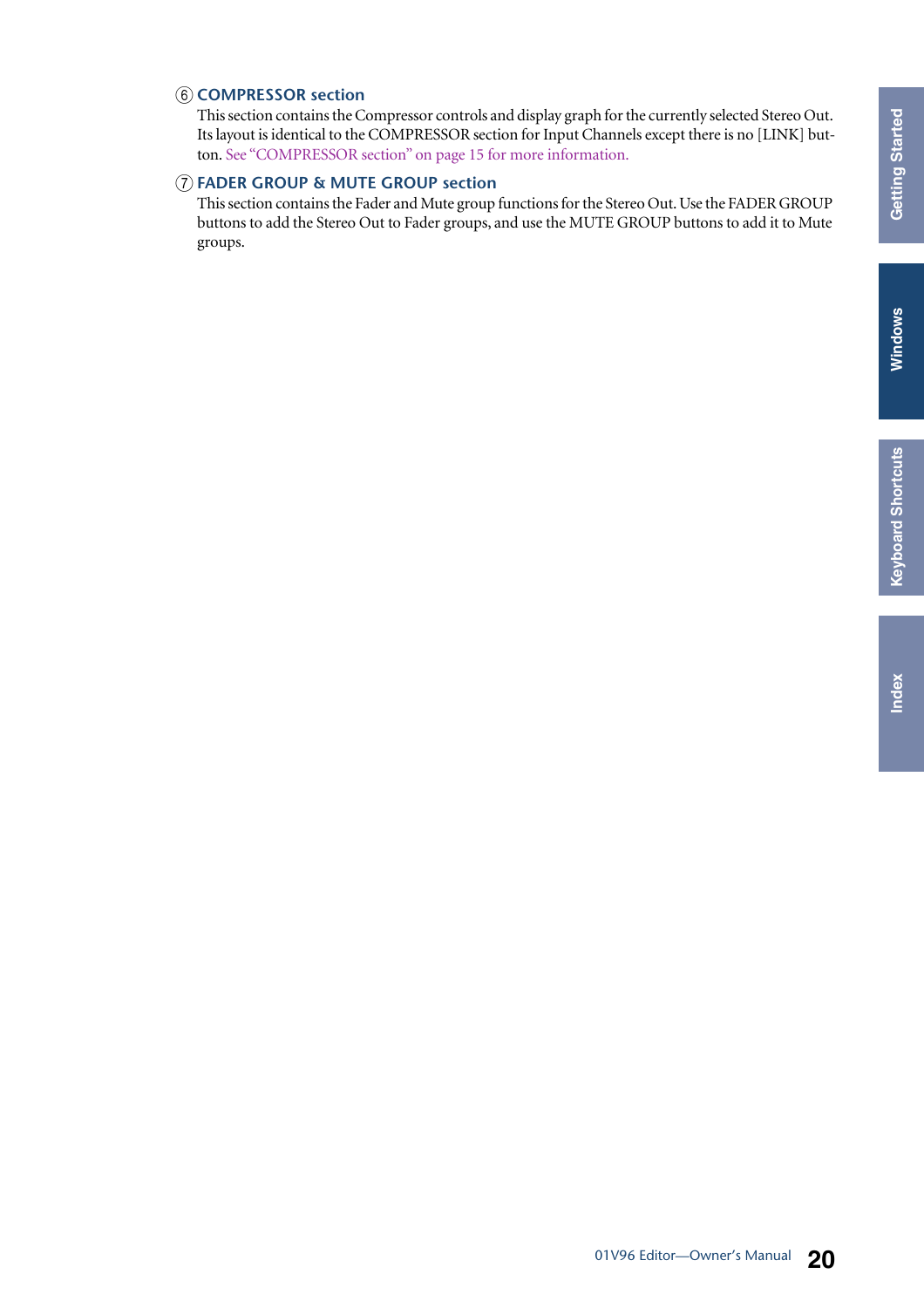# <span id="page-20-9"></span><span id="page-20-0"></span>**Library Window**

The Library window enables you to control and manage Scenes and libraries. In addition, Scenes and libraries can be saved to disk on your computer as Library files.

To open the Library window, choose [Library] from the [Windows] menu. The Library window consists of 8 display pages. You can access each of these pages by clicking the tabs along the top of the window, or by following the action described below:

<span id="page-20-6"></span><span id="page-20-4"></span><span id="page-20-2"></span><span id="page-20-1"></span>

| Library page                | Action                                           |
|-----------------------------|--------------------------------------------------|
| Channel Library             |                                                  |
| Gate Library                | [LIBRARY] buttons on the Selected Channel window |
| Compressor Library          |                                                  |
| Equalizer Library           |                                                  |
| Input Patch Library         | [LIBRARY] button on the Patch Editor window      |
| <b>Output Patch Library</b> |                                                  |
| <b>Effect Library</b>       | [LIBRARY] buttons on the Effect Editor window    |

<span id="page-20-8"></span><span id="page-20-7"></span><span id="page-20-3"></span>The layout of the Library window pages is the same regardless of which page is selected (the Scene Memory library is shown below). The Library window consists of two panes. The pane on the left, called the [FILE] section, displays the status of the currently open library file. The pane on the right, called the [INTERNAL DATA] section, displays the status of the corresponding library in the console.

You can copy and sort the items in the list (memories) by dragging them between the panes. Within the same pane, you can copy a memory by dropping it on top of another memory, and you can sort memories by dropping a memory between two memories. Memory contents can be swapped by holding down the <Shift> key while dragging. In all cases, the contents of the destination memory are overwritten. To edit a memory title, click the title, then type.



#### <span id="page-20-5"></span>A **File name**

This is the file name of the currently open Library file.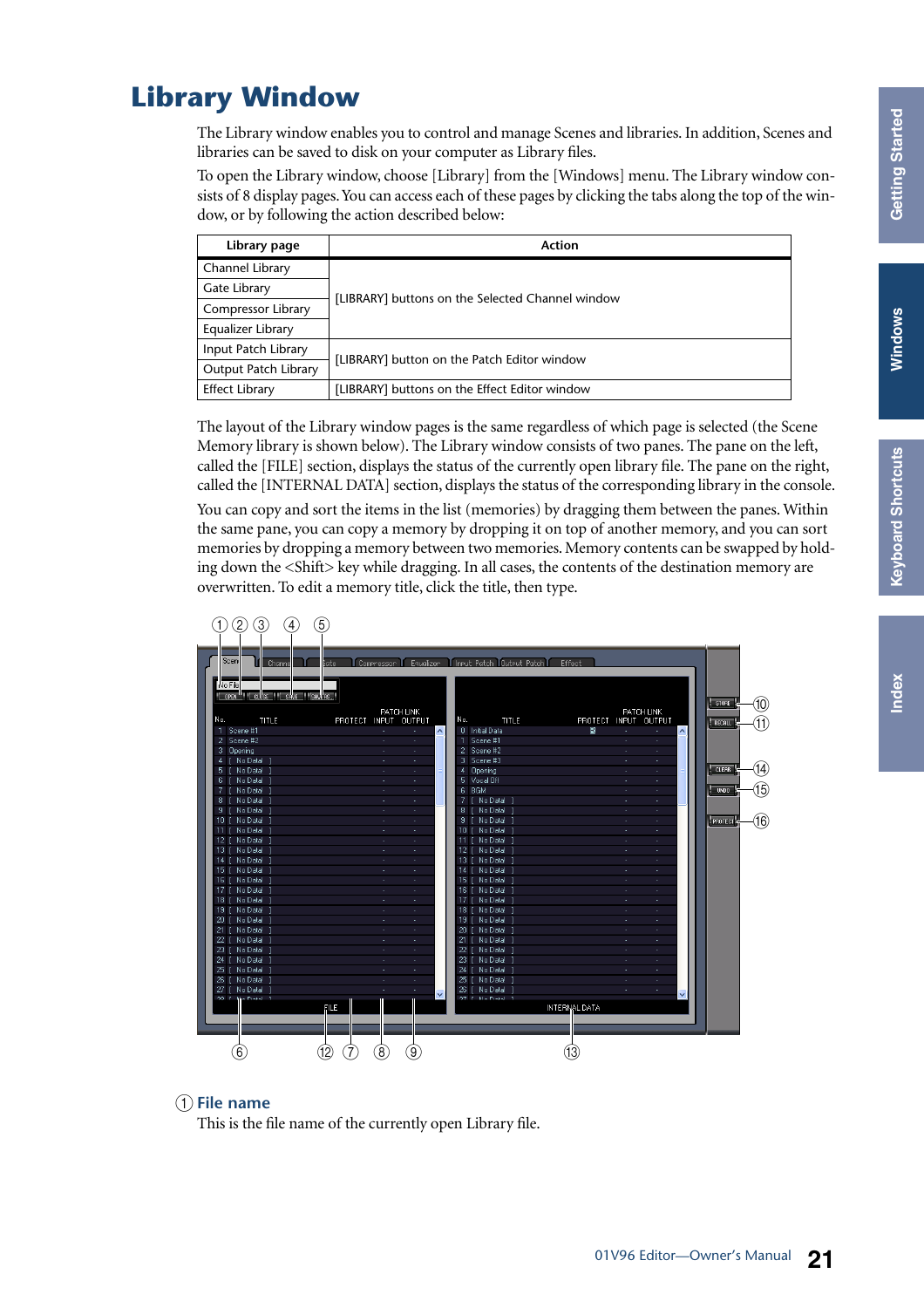#### B **[OPEN] button**

<span id="page-21-5"></span>This button is used to open Library files.

<span id="page-21-1"></span>*Note: 01V96 Editor may be unable to open some files stored in SmartMedia. In this case, copy those files onto a hard disk, then try to open them in 01V96 Editor.*

#### C **[CLOSE] button**

<span id="page-21-11"></span>This button is used to close the currently open Library file.

#### **(4) <b>[SAVE]** button

<span id="page-21-10"></span>This button is used to save the currently open Library file.

#### E **[SAVE AS] button**

<span id="page-21-13"></span>This button is used to save the currently open Library file with a different name.

#### $\left($  $\widehat{6}$  $\right)$  **TITLE**

<span id="page-21-7"></span>This column displays the memory titles.

#### G **PROTECT (only for Scene memories)**

This column displays padlock icons for protected memories. It also displays an " $\mathbb{R}$ " (read-only) icon for preset data.

#### <span id="page-21-3"></span> $(8)$  **INPUT PATCH LINK (only for Scene memories)**

This column displays the input patch memory numbers linked to the Scene library. When you store or recall a Scene memory, the linked Input Patch Library memory is stored or recalled at the same time.

#### <span id="page-21-6"></span>I **OUTPUT PATCH LINK (only for Scene memories)**

This column displays the Output Patch memory numbers linked to the Scene library. When you store or recall a Scene memory, the linked Output Patch Library memory is stored or recalled at the same time.

#### J **[STORE] button**

<span id="page-21-12"></span>This button is used to store the contents of the library to the specified location.

<span id="page-21-9"></span>*Note: In the Effect Library page, the number of the internal effect processor to which the store/recall operation applies is shown above the [STORE] button.*

#### K **[RECALL] button**

<span id="page-21-2"></span>This button is used to recall the selected memory.

#### L **[FILE] section**

<span id="page-21-4"></span>This section displays the contents of the currently open library file.

#### M **[INTERNAL DATA] section**

This section displays the console's status of the currently selected library.

*Note: If the OFFLINE indicator is selected by the [ONLINE]/[OFFLINE] button in the Master window, 01V96 Editor is not synchronizing with the console. Therefore, this section does not display the console's correct status.*

#### N **[CLEAR] button**

<span id="page-21-14"></span><span id="page-21-0"></span>This button clears the selected memory from the list.

#### O **[UNDO] button**

This button undoes the last recall, store, copy, clear, sort or titling operation.

<span id="page-21-8"></span>*Note: In the Library window, you can undo only the most recent operation. You cannot undo any operations performed prior to the most recent operation.*

#### P **[PROTECT] button (only for Scene memories)**

This button is used to protect or unprotect the selected memory.

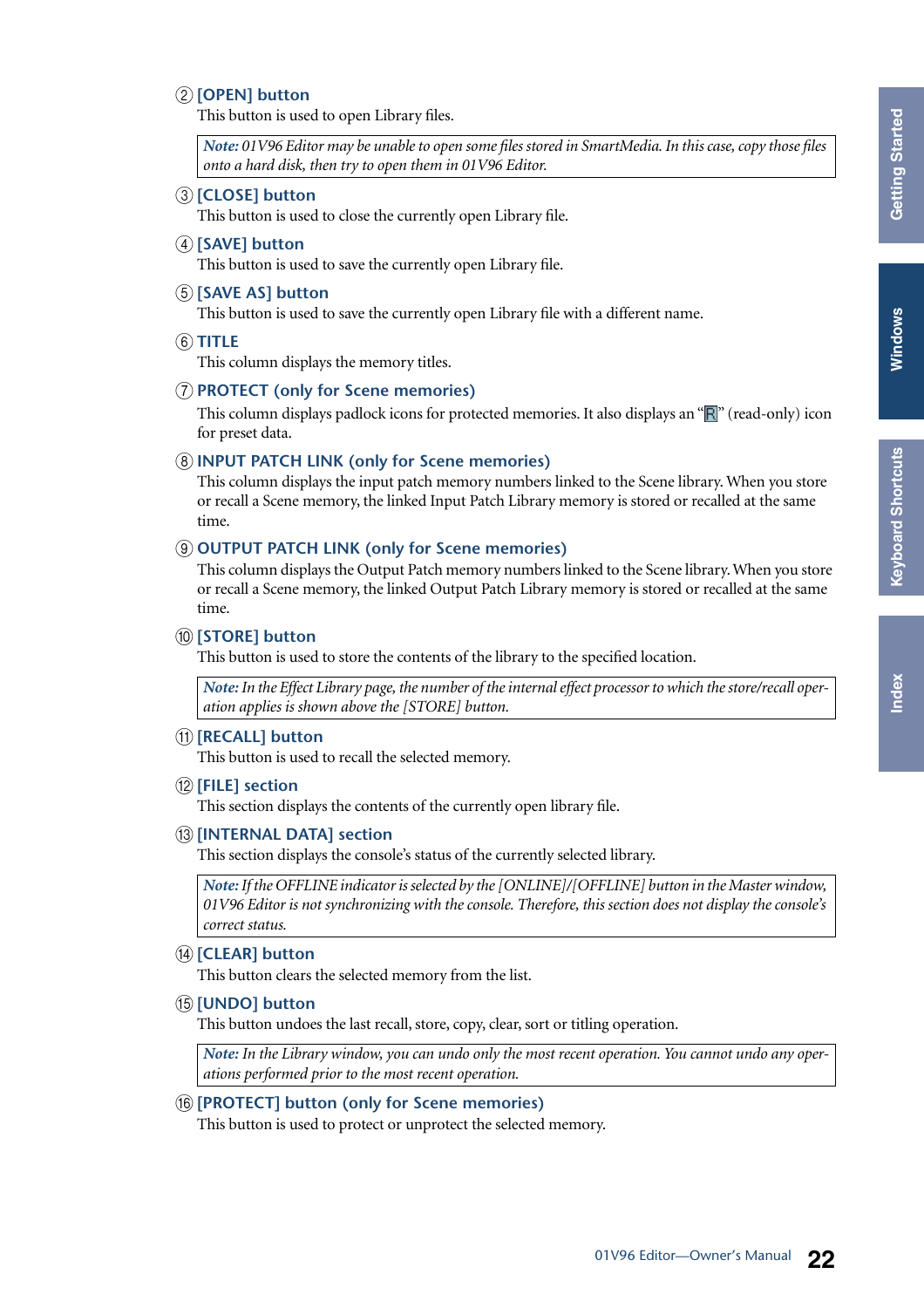# <span id="page-22-7"></span><span id="page-22-0"></span>**Patch Editor Window**

The Patch Editor window is used to patch Inputs, Outputs, Inserts, Effects, and Direct Outs. To open this window, choose [Patch Editor] from the [Windows] menu. This window consists of five pages, which you can select by clicking the tabs along the top of the window.



#### <span id="page-22-4"></span>❏ **INPUT PATCH Page**

#### <span id="page-22-3"></span>A **Channel IDs**

<span id="page-22-6"></span>These are the Channel IDs.

#### B **Long channel names**

<span id="page-22-2"></span>These are the Channel long names. To edit a name, click it and type.

C **[AUTO SETUP] button**

Clicking this button sets the patches on this page to their initial values.

**(4) [ALL CLEAR] button** 

<span id="page-22-5"></span><span id="page-22-1"></span>This button clears all patches on this page.

E **[LIBRARY] button**

<span id="page-22-9"></span>This button opens the Input Patch Library window.

**(6)** Port names

<span id="page-22-8"></span>These are the Port names.

G **Patchbay**

The patchbay is used to patch input ports to Input Channels. Active patches are indicated by a blue dot. To make a patch, click a square. To unpatch, click a blue dot.

*Note: You can also use the cursor keys and the <ENTER> key on the computer keyboard to make a patch.*

*Note: Input sources (AD1–AUX8) that are assigned to a cascade connection (CAS BUS1–CASSOLOR) cannot be assigned to non-cascade-connected channels (CH1–32).*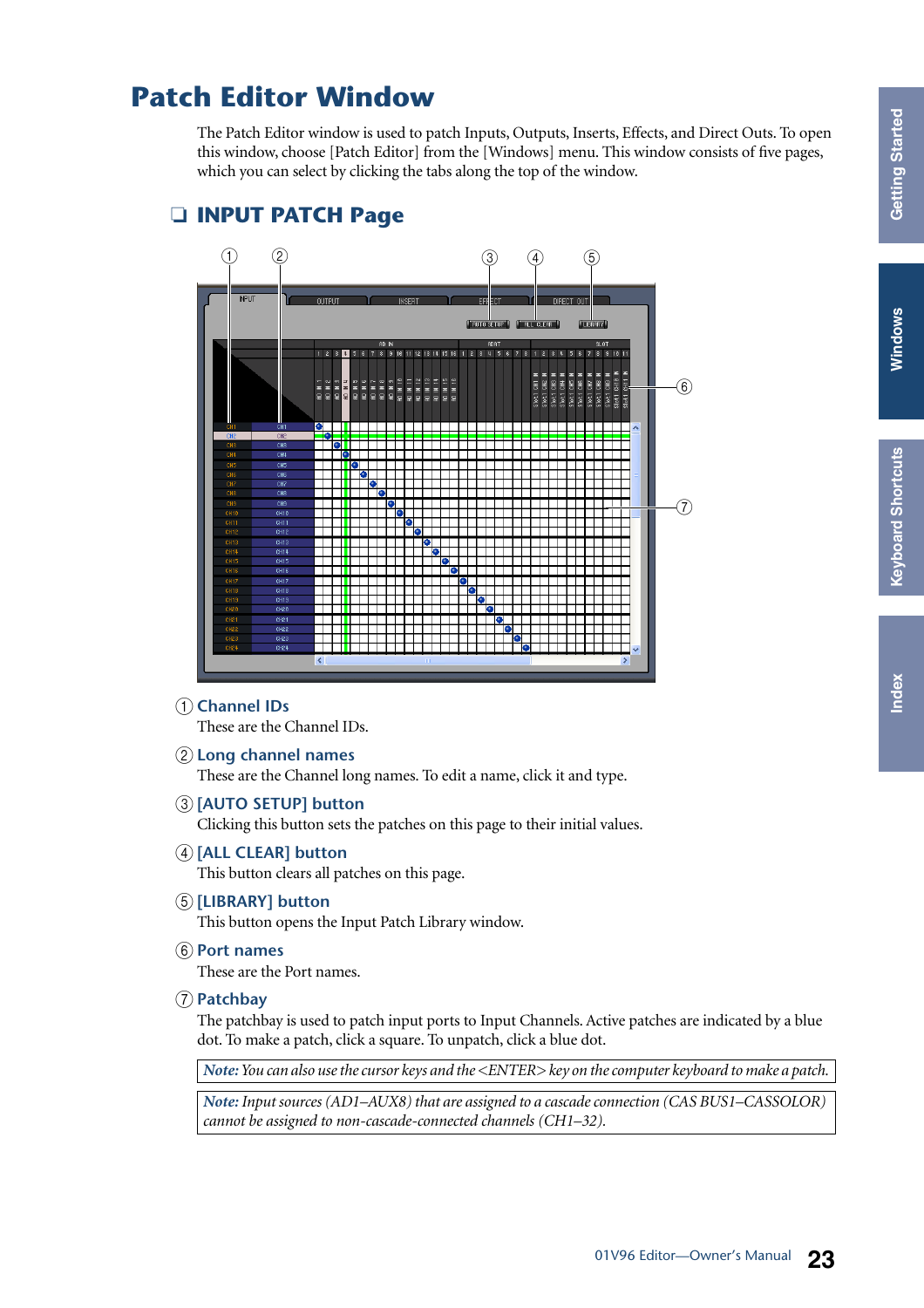# **[Index](#page-32-1)**

### <span id="page-23-5"></span>❏ **OUTPUT PATCH Page**



#### <span id="page-23-2"></span>A **Channel IDs**

<span id="page-23-4"></span><span id="page-23-1"></span>These are the Channel IDs.

- B **Long channel names** These are the Channel long names. To edit a name, click it and type.
- C **[AUTO SETUP] button**

<span id="page-23-0"></span>Clicking this button sets the patches on this page to their initial values.

- D **[ALL CLEAR] button** This button clears all patches on this page.
- E **[LIBRARY] button**

<span id="page-23-7"></span><span id="page-23-3"></span>This button opens the Output Patch Library window.

 $(6)$  Port names

<span id="page-23-6"></span>These are the Port names.

G **Patchbay**

The patchbay enables you to patch output ports to Output Channels. Active patches are indicated by a red dot. To make a patch, click a square. To unpatch, click a red dot.

*Note: You can also use the cursor keys and the <ENTER> key on the computer keyboard to make a patch.*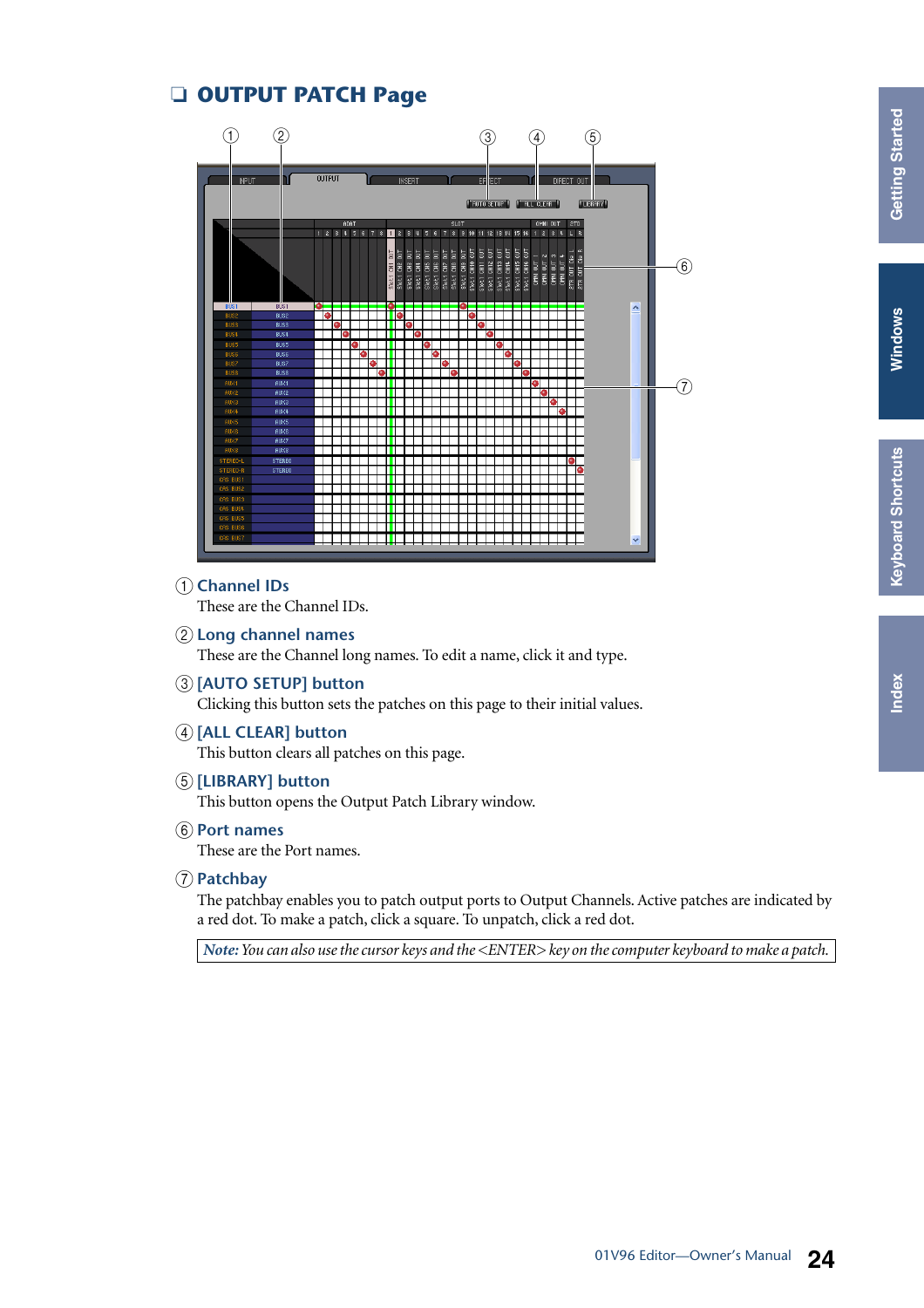# **[Index](#page-32-1)**

### <span id="page-24-3"></span>❏ **INSERT PATCH Page**



<span id="page-24-0"></span>A **Channel IDs**

<span id="page-24-5"></span>These are the Channel IDs.

B **Long channel names**

<span id="page-24-4"></span>These are the Channel long names. To edit a name, click it and type.

C **[LIBRARY] buttons**

<span id="page-24-6"></span>These buttons open the Input and Output Patch Library windows.

D **Port names**

<span id="page-24-2"></span>These are the Port names.

E **Insert Out Patchbay**

This patchbay is used to patch output ports to the Insert Outs of Input Channels, Bus Outs, Aux Sends, and the Stereo Out. Active patches are indicated by a red dot. To make a patch, click a square. To unpatch, click a red dot.

#### $\left( 6 \right)$  Insert In Patchbay

<span id="page-24-1"></span>This patchbay is used to patch input ports to the Insert Ins of Input Channels, Bus Outs, Aux Sends, and the Stereo Out. Active patches are indicated by a blue dot. To make a patch, click a square. To unpatch, click a blue dot.

*Note: You can also use the cursor keys and the <ENTER> key on the computer keyboard to make a patch.*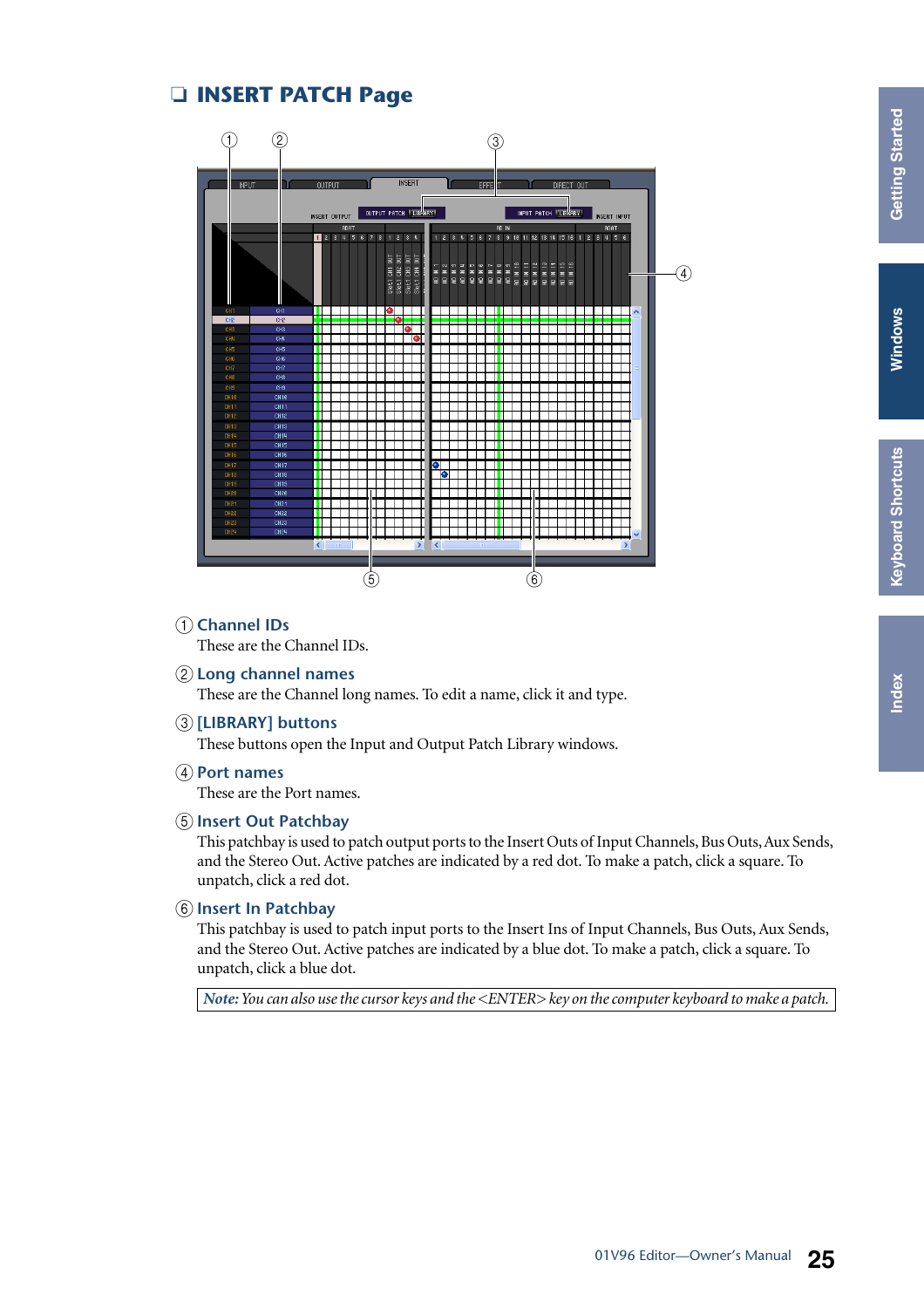#### <span id="page-25-0"></span>❏ **EFFECT PATCH Page**



#### <span id="page-25-1"></span>A **Effects processor 1–4 section**

This section indicates the effects name assigned to internal Effects processor 1–4. The parameters in this section are used to select inputs and outputs for Effects processor 1–4.

#### B **[LIBRARY] button**

<span id="page-25-2"></span>This button opens the Input Patch Library window.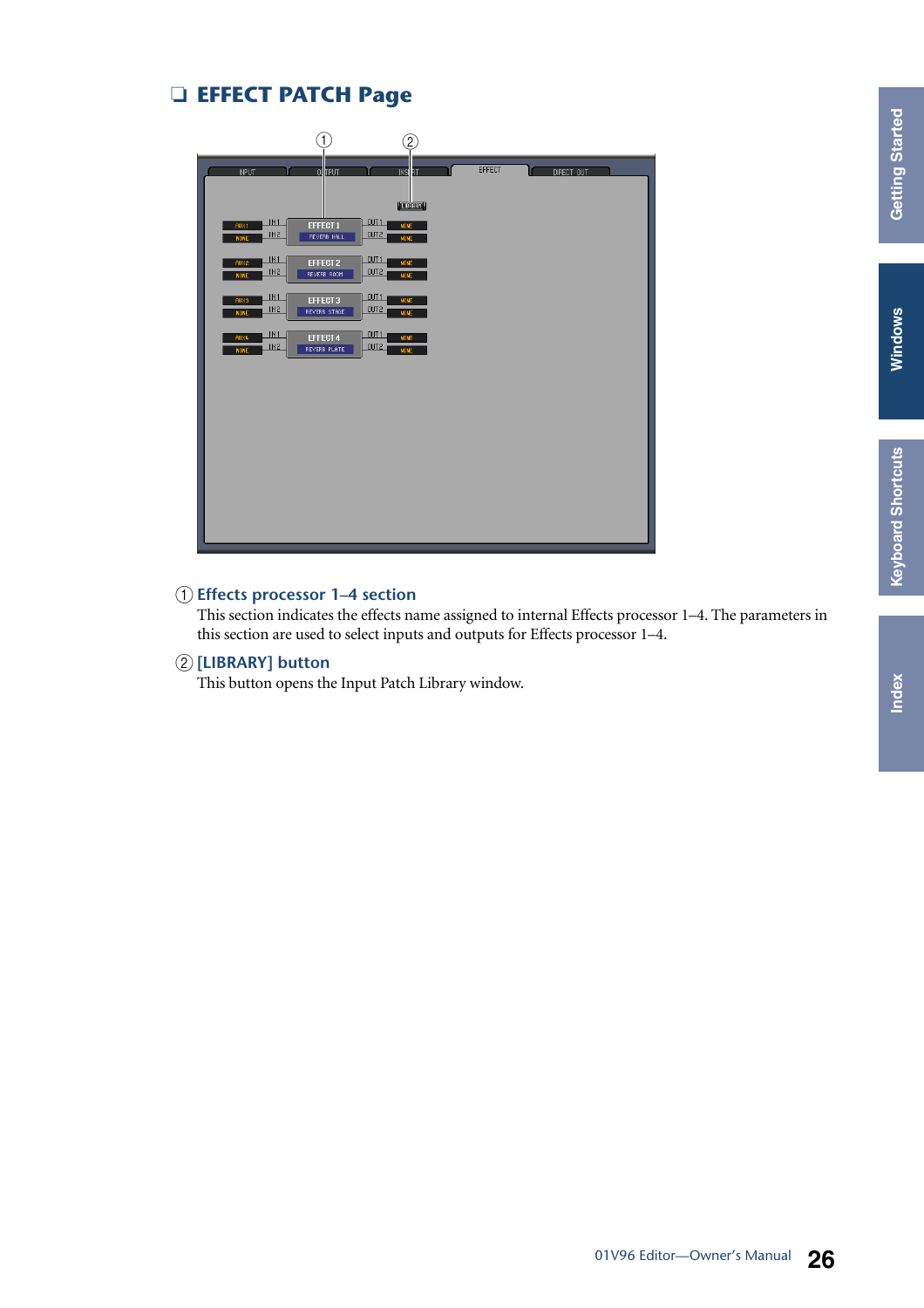#### <span id="page-26-1"></span>❏ **DIRECT OUT PATCH Page**



#### <span id="page-26-0"></span>A **Channel IDs**

<span id="page-26-3"></span>These are the Channel IDs.

B **Long channel names**

<span id="page-26-2"></span>These are the Channel long names. To edit a name, click it and type.

- C **[LIBRARY] button** This button opens the Output Patch Library window.
- <span id="page-26-5"></span>D **Port names**

<span id="page-26-4"></span>These are the Port names.

#### E **Patchbay**

The patchbay is used to patch output ports to the Direct Outs. Active patches are indicated by a red dot. To make a patch, click a square. To unpatch, click a red dot.

*Note: You can also use the cursor keys and the <ENTER> key on the computer keyboard to make a patch.*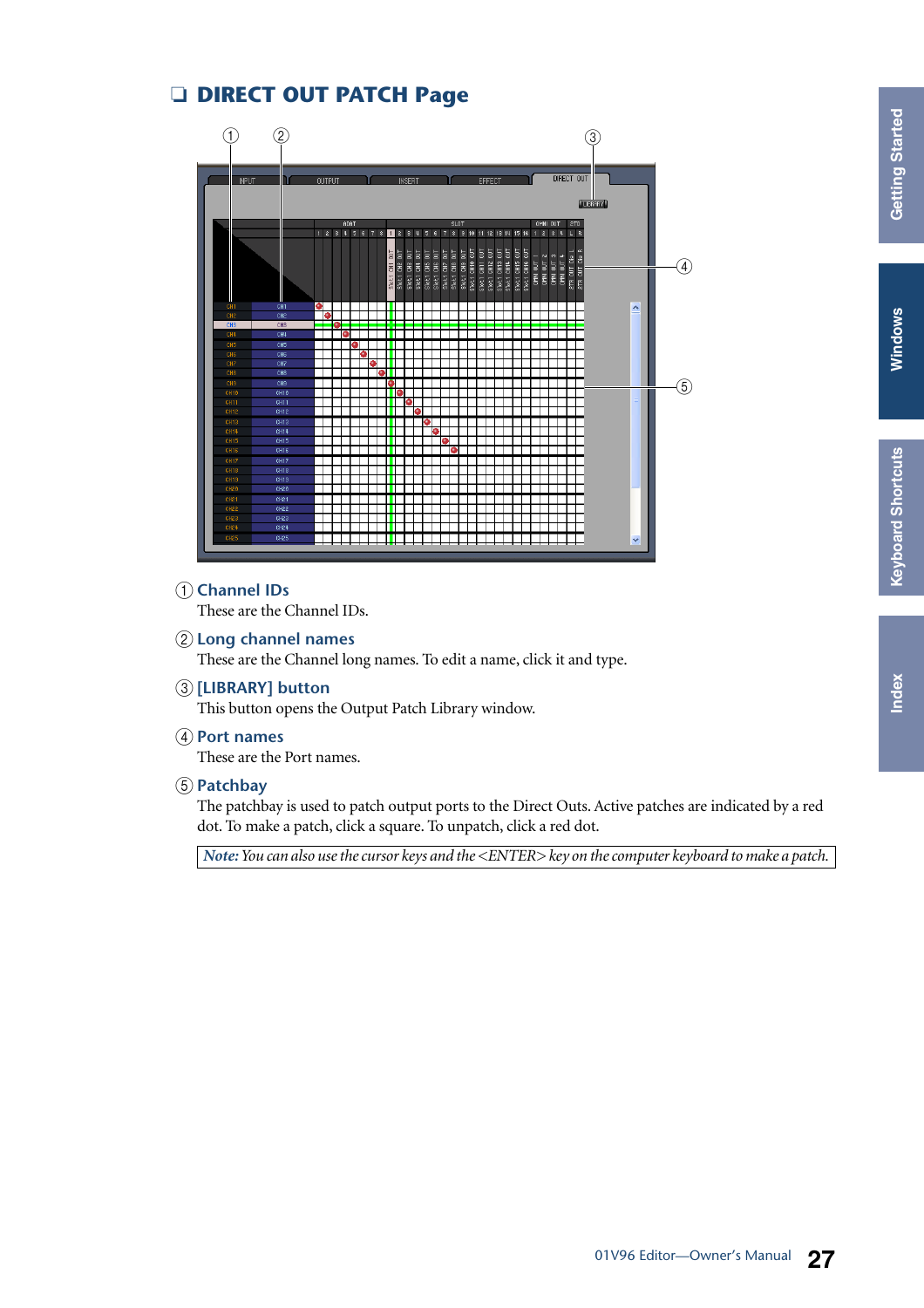# <span id="page-27-0"></span>**Surround Editor Window**

The Surround Editor window enables you to edit the surround pan position of the currently selected Input Channel. To open the Surround Editor window, choose [Surround Editor] from the [Windows]menu.

<span id="page-27-6"></span>

#### <span id="page-27-1"></span>A **CHANNEL SELECT section**

Channels can be selected by clicking the Channel ID and selecting from the list that appears, or by clicking the left and right Channel Select buttons. The long channel name is displayed below the Channel ID. To edit the name, click it and type.

#### <span id="page-27-8"></span>B **Surround pan graph**

The green dot on this graph indicates the surround pan position for the currently selected Input Channel. The surround pan can be set by dragging the dot. Clicking a speaker icon will move the pan position to the position of that icon.

#### <span id="page-27-9"></span>C **Surround pan position**

<span id="page-27-7"></span>This is the current surround pan position.

#### **(4) SURROUND MODE parameter**

<span id="page-27-4"></span>Click this parameter to display the option list and set Surround mode to STEREO, 3-1, 5.1, or 6.1.

E **[LFE] control**

This rotary control sets the level of the LFE channel.

#### F **[DIV.F] control (6.1)/[DIV] control (3-1, 5.1)**

<span id="page-27-3"></span><span id="page-27-2"></span>This rotary control sets the amount of divergence (i.e., how the Center signal is fed to the Left, Right, and Center channels). With 6.1 surround, you can set the divergence for both the front and rear. The [DIV.F] control sets the amount of divergence for the front signal.

G **[DIV.R] control (6.1 only)**

This rotary control sets the amount of divergence for the rear signal.

#### H **[LINK] button (6.1 only)**

<span id="page-27-5"></span>This button is used to link the [DIV.F] and [DIV.R] controls.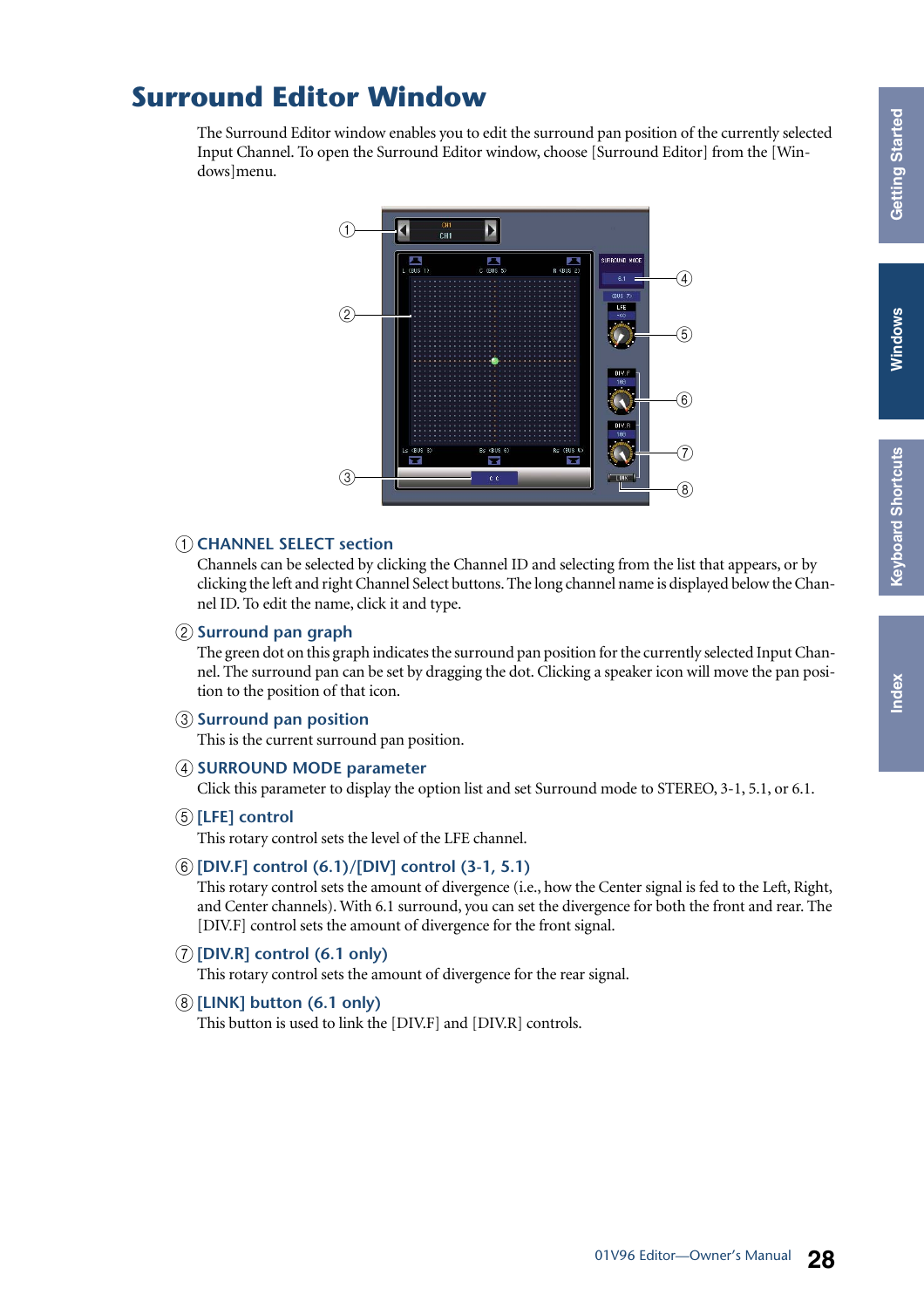# Windows Windows **Windows**

# <span id="page-28-3"></span><span id="page-28-0"></span>**Effect Editor Window**

The Effect Editor window enables you to edit the internal effects processors. To open the Effect Editor window, choose [Effect Editor] from the [Windows] menu.

*Note: You can open multiple Effect Editor windows by choosing [Windows] menu -> [Effect Editor] and making a choice other than [Generic Editor]. The titles of these windows will indicate [Locked]. You cannot open Library windows from windows that are indicated as [Locked]. When you recall effects, windows that do not indicate "Locked" in the title will be recalled.*



#### <span id="page-28-6"></span>A **Effects processor select**

<span id="page-28-4"></span>These buttons are used to select the internal effects processors.

#### B **Effect select section**

The EFFECT NAME, TYPE, and IN/OUT are the name, type and I/O configuration of the effect recalled to the currently selected effects processor. To edit the EFFECT NAME, click it and type. The [LIBRARY] button opens the Effects Library window.

#### C **[IN] button**

<span id="page-28-10"></span><span id="page-28-7"></span>This button is used to set the metering position to the effects processor's inputs.

#### D **[OUT] button**

<span id="page-28-8"></span>This button is used to set the metering position to the effects processor's outputs.

E **Meters**

<span id="page-28-5"></span>These are input or output meters for the currently selected effects processor.

#### **6** Effect parameter section

<span id="page-28-11"></span><span id="page-28-9"></span><span id="page-28-2"></span>This section contains the various effects controls, buttons, and displays. Its layout depends on the selected effect type.

#### G **[MIX BALANCE] control**

This control enables you to adjust the balance between the wet and dry signals. When set to 0, only the dry signal is heard. When set to 100, only the wet signal is heard.

#### H **[BYPASS] button**

<span id="page-28-1"></span>This button is used to bypass the currently selected effects processor.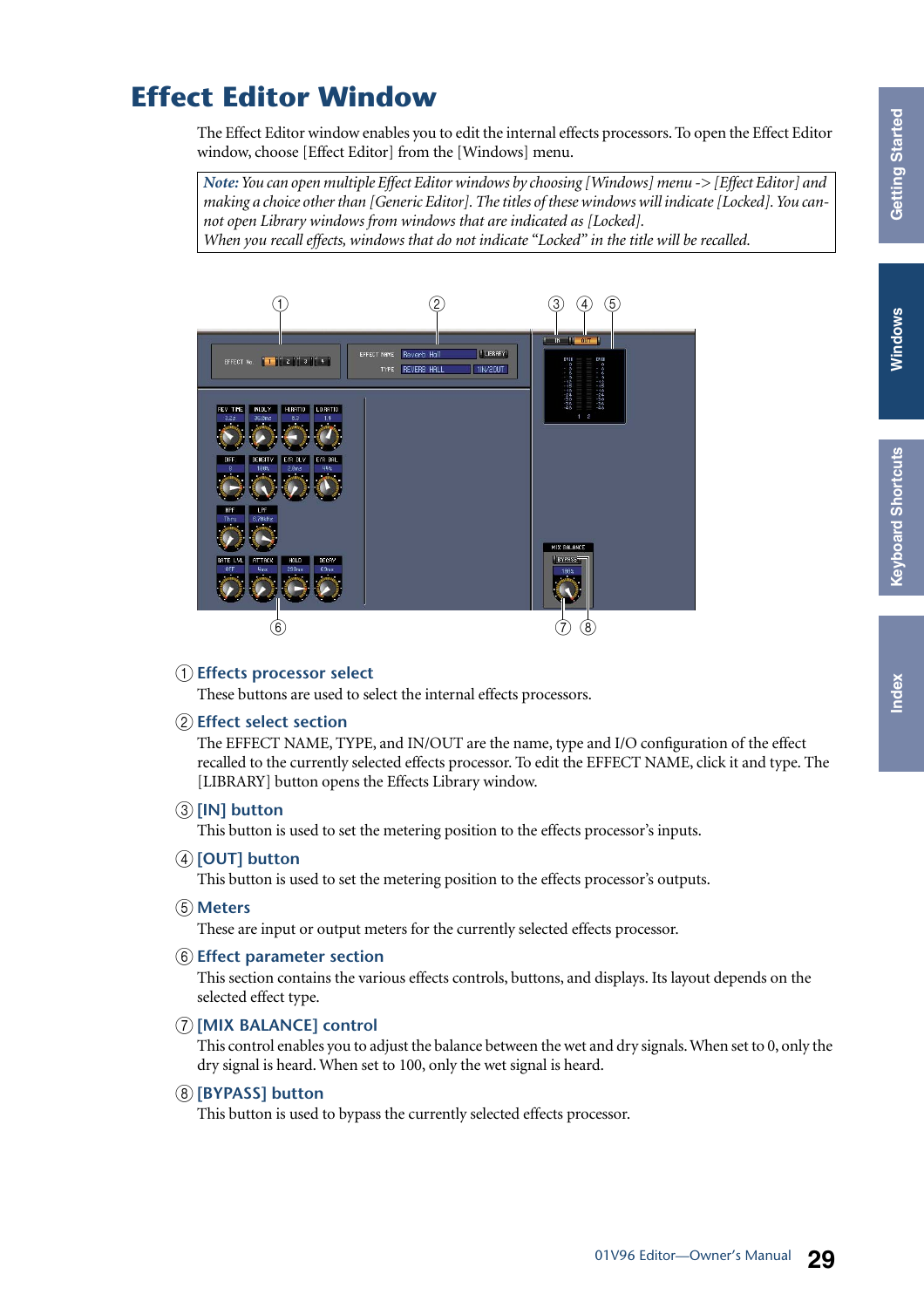# Windows **Windows Windows**

#### I **PLAY/REC section**

This is shown only if the selected effect type is FREEZE. To start recording (sampling), click the [REC] button and then click the [PLAY] button. The progress bar shows the current recording location. To play back the recorded sample, click the [PLAY] button.

#### **(10) TEMPO section**

This is shown only if the selected effect type includes a TEMPO parameter. You can turn the rotary knob to set the TEMPO parameter directly. If you turn on the [MIDI CLK] button, the tempo will synchronize with MIDI Clock messages from an external device. If you repeatedly click the [TAP TEMPO] button, the TEMPO parameter will be set to the corresponding interval.

#### **(11) SOLO section**

This is shown only if the selected effect type is M.BAND DYNA. Only the bands that are turned on will be output. If all bands are turned on or off, all bands will be output.



PLAY/REC

**TEMPO** 

120 BPM

 $M$  MIDI CLK

"TAP TEMPO"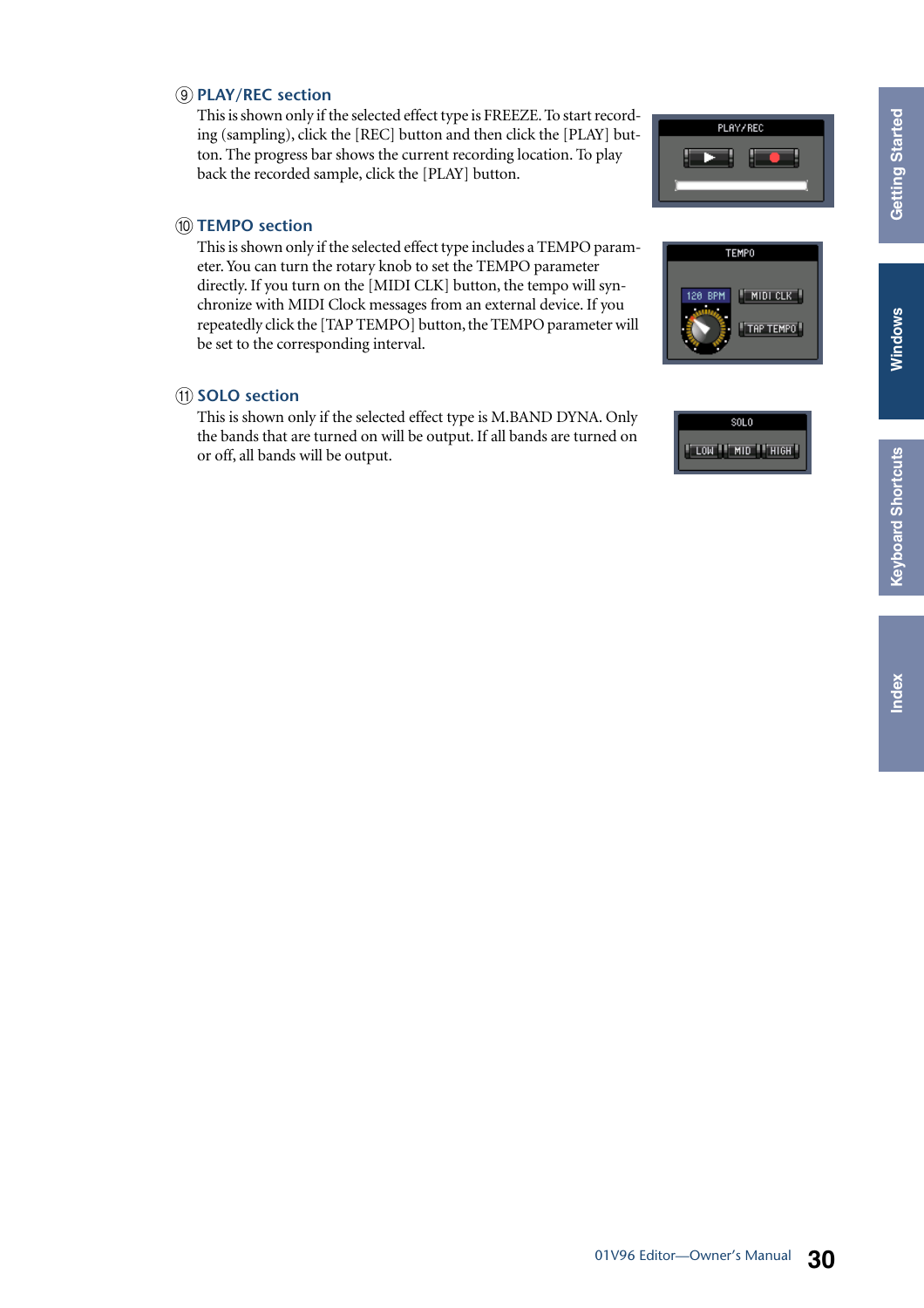# <span id="page-30-5"></span><span id="page-30-0"></span>**Meter Window**

The Meter window displays the Input, Output, Effect, and Stereo Out meters. To open the Meter window, choose [Meter] from the [Windows] menu. This window consists of four display pages. You can access these pages by clicking the tabs along the top of the window.

<span id="page-30-8"></span><span id="page-30-3"></span><span id="page-30-1"></span>

| Page             | <b>Function</b>                                                                              |
|------------------|----------------------------------------------------------------------------------------------|
| CH1-32 page      | This page displays the Input Channel CH1-32 meters (12 segments).                            |
| ST IN page       | This page displays the Stereo Input Channel 1-4 meters (12 segments)                         |
| MASTER page      | This page displays the Bus 1-8, Aux 1-8, and Stereo meters (12 segments).                    |
| Effects 1-4 page | This page displays the Channel 1 & 2 input/output meters (12 segments) for Effects<br>$1-4.$ |
| Stereo page      | This page displays a bar graph (32 segments) of signal levels output to the Stereo Out.      |

<span id="page-30-9"></span><span id="page-30-2"></span>The layout of the Meter window pages is the same regardless of the page selected. (The Master page is shown below.)



#### <span id="page-30-4"></span>A **Meter mode**

You can select the type of meters to be displayed from the following options:

| GATE GR: | The meters indicate the amount of gain reduction being applied by the channel Gate.    |
|----------|----------------------------------------------------------------------------------------|
|          | COMP GR: The meters indicate the amount of gain reduction being applied by the channel |
|          | Compressor.                                                                            |
| LEVEL:   | The meters indicate the channel level.                                                 |

#### <span id="page-30-7"></span>B **POSITION parameter**

This parameter, available only when Meter mode is set to Level, enables you to select the metering position in the signal path.

#### <span id="page-30-6"></span>**(3) PEAK HOLD button**

This button turns the Peak Hold function on and off.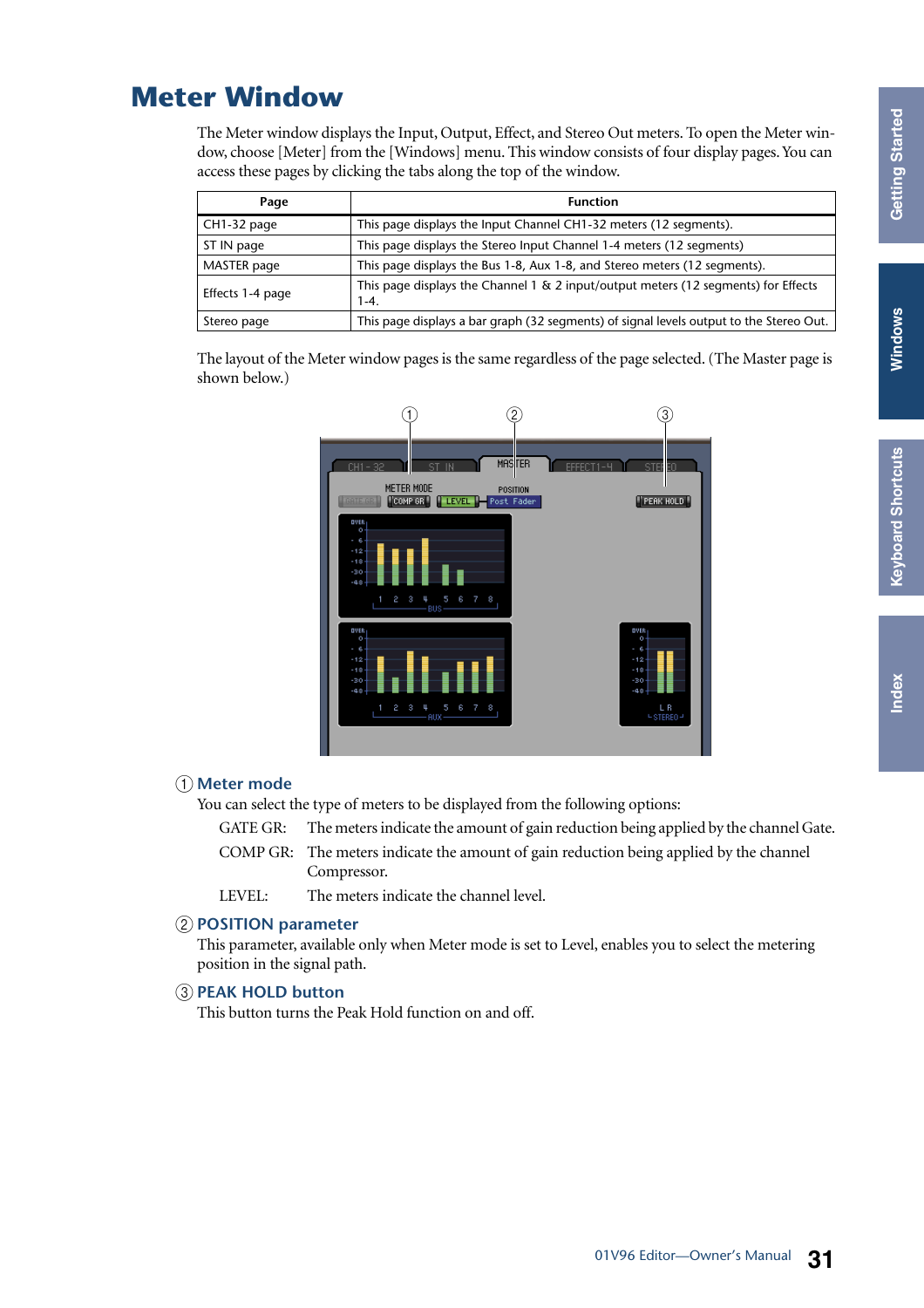# <span id="page-31-2"></span><span id="page-31-1"></span><span id="page-31-0"></span>**Keyboard Shortcuts**

| Menu           | <b>Action</b>                                     | <b>Windows</b> | <b>Macintosh</b>     |
|----------------|---------------------------------------------------|----------------|----------------------|
|                | Creates a new Session                             | $Ctrl + N$     | $H + N$              |
| File menu      | Opens a previously saved Session                  | $Ctrl + O$     | $\mathcal{H}$ +O     |
|                | Saves the current Session                         | $Ctrl + S$     | $H + S$              |
| Edit menu      | Undo                                              | $Ctrl + Z$     | $H + Z$              |
|                | Redo                                              | $Ctrl+Y$       | $H + Y$              |
|                | Closes the active window                          | $Ctrl+W$       | $H + W$              |
|                | Closes all windows                                | Ctrl+Alt+W     | <b>\</b> +Option+W   |
|                | Opens the Master window                           | $Ctrl + 1$     | $H + 1$              |
|                | Opens the Layer window                            | $Ctrl + 2$     | $H + 2$              |
| Windows menu   | Opens the Selected Channel window                 | $Ctrl + 3$     | $H + 3$              |
|                | Opens the Library window                          | $Ctrl + 4$     | $H + 4$              |
|                | Opens the Patch Editor window                     | $Ctrl + 5$     | $*5$                 |
|                | Opens the Surround Editor window                  | $Ctrl + 6$     | $46 + 6$             |
|                | Opens the Effect Editor window                    | $Ctrl + 8$     | $*8 + 8$             |
|                | Opens the Meter window                            | $Ctrl + 9$     | $*9$                 |
|                | Selects consecutive multiple items (memories)     | Shift+click    | shift+click          |
| Library window | Selects non-consecutive multiple items (memories) | Ctrl+click     | $\mathcal{H}$ +click |
|                | Selects all memories in a section                 | $Ctrl+A$       | $H + A$              |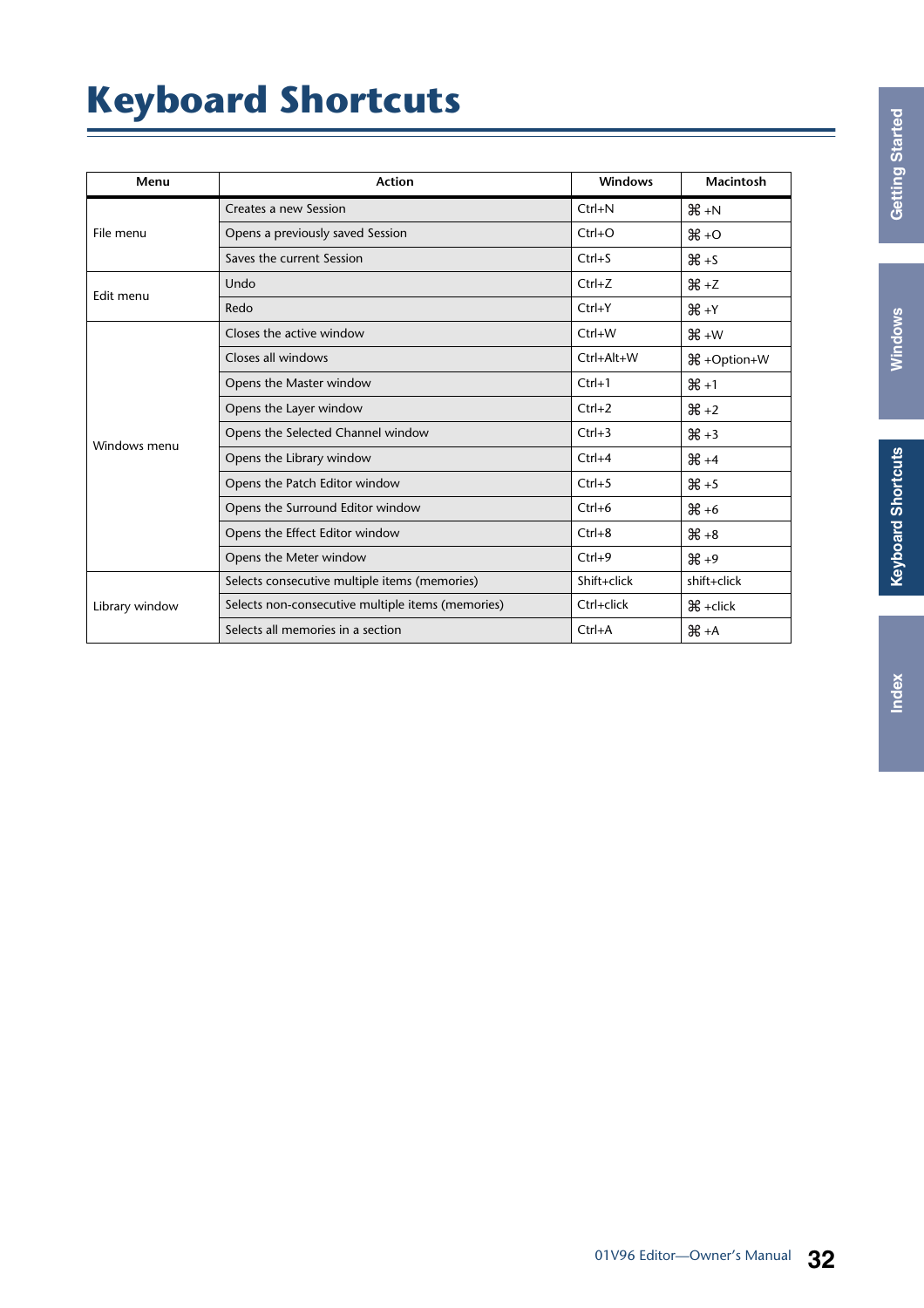# <span id="page-32-1"></span><span id="page-32-0"></span>**Numerics**

# **A**

| ALL CLEAR button  23, 24   |  |
|----------------------------|--|
| AUTO SETUP button  23, 24  |  |
|                            |  |
|                            |  |
| Aux Send level section  18 |  |
| AUX SEND section  15, 16   |  |
|                            |  |

### **B**

| Balance & level section  19 |  |
|-----------------------------|--|
|                             |  |
|                             |  |

# **C**

| Channel Copy Parameter  3        |
|----------------------------------|
| Channel fader  9, 11, 12, 13, 16 |
| Channel IDs  23, 24, 25, 27      |
| Channel Library  21              |
| Channel meter  9, 11, 12         |
| Channel number  9, 10, 12, 13    |
|                                  |
| CHANNEL SELECT section           |
| 14, 16, 17, 18, 19, 28           |
|                                  |
|                                  |
|                                  |
| Compressor curve  8, 12          |
| Compressor Library  21           |
| <b>COMPRESSOR</b> section        |
| 15, 18, 19, 20                   |
| Configuring the Editor  2        |
|                                  |
|                                  |
|                                  |
|                                  |
|                                  |
| Creating a new Session  4        |
|                                  |
|                                  |
|                                  |

# **D**

| DELAY & PHASE section  15 |  |
|---------------------------|--|
| DELAY button  8, 12       |  |
|                           |  |

| DELAY section 17, 18, 19      |  |
|-------------------------------|--|
|                               |  |
| DIRECT button 8, 16           |  |
| Direct Out parameter 8, 16    |  |
| Direct out patch page  27     |  |
| DIV.F control/DIV control  28 |  |
| DIV.R control (6.1 only)  28  |  |
|                               |  |

### **E**

| Effect editor window  29          |  |
|-----------------------------------|--|
|                                   |  |
| EFFECT NAME  29                   |  |
| Effect parameter section  29      |  |
|                                   |  |
|                                   |  |
|                                   |  |
| Effects processor 1–4 section  26 |  |
| Effects processor select  29      |  |
| EQ button 8, 10, 12               |  |
| EQ curve 8, 10, 12, 16            |  |
| Equalizer Library  21             |  |
| <b>EQUALIZER</b> section          |  |
| 15, 16, 17, 18, 19                |  |
|                                   |  |

# **F**

| <b>FADER GROUP buttons</b>         |  |
|------------------------------------|--|
|                                    |  |
| <b>FADER GROUP section</b>         |  |
|                                    |  |
| Fader value indicator 7, 9, 12, 13 |  |
|                                    |  |
|                                    |  |

# **G**

| Gate open/close indicators  8 |  |
|-------------------------------|--|
| GATE section  14              |  |
|                               |  |
| Group Master Fader  13        |  |

### **I**

| Input Channels 8, 14       |  |
|----------------------------|--|
| Input Patch Library  21    |  |
| INPUT PATCH LINK  22       |  |
| Input patch page  23       |  |
| INPUT PATCH section 14, 16 |  |
| Input Port/Output Port  2  |  |
|                            |  |

| Insert In Patchbay 25          |  |
|--------------------------------|--|
| Insert Out Patchbay 25         |  |
| Insert patch page 25           |  |
| INSERT section  15, 17, 18, 19 |  |
| INTERNAL DATA section 22       |  |
|                                |  |

# **K**

#### **L**

# **M**

| MASTER page 31            |  |
|---------------------------|--|
| Master Window 7           |  |
| Meter mode  31            |  |
| Meter Window 31           |  |
|                           |  |
| MIX BALANCE control 29    |  |
| MUTE GROUP buttons        |  |
| 15, 17, 18, 19, 20        |  |
| <b>MUTE GROUP section</b> |  |
| 15, 17, 18, 19, 20        |  |

### **O**

| ON button  7, 9, 11, 12, 13, 16, 17 |  |
|-------------------------------------|--|
| ONLINE/OFFLINE button 7             |  |
|                                     |  |
|                                     |  |